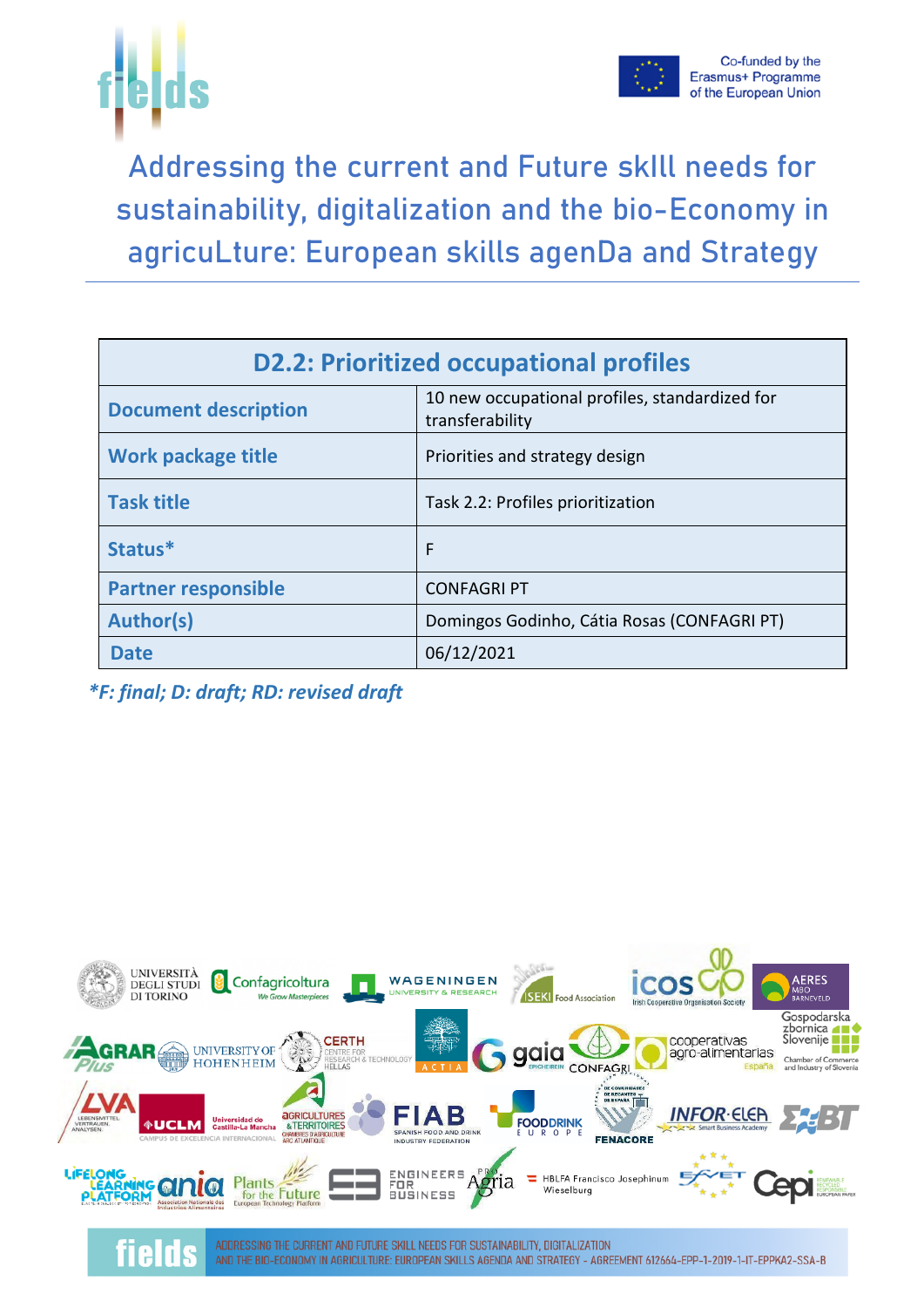



#### *Table of Contents*

| Introduction                                                                                                                  | 3              |
|-------------------------------------------------------------------------------------------------------------------------------|----------------|
| <b>Methodology</b>                                                                                                            | 3              |
| List of 10 new occupational profiles, with the skills/knowledges ranked                                                       | 4              |
| <b>EQF Level 4 Occupational Profiles</b>                                                                                      | 5              |
| Operator for bioeconomy in agriculture, food-industry and forestry                                                            | 5              |
| Operator for digitalization in agriculture, food-industry and forestry                                                        | 6              |
| Operator for sustainability in agriculture, food-industry and forestry                                                        | $\overline{7}$ |
| <b>EQF Level 5 Occupational Profiles</b>                                                                                      | 9              |
| Technician for agricultural digitalization                                                                                    | 9              |
| Technician for agriculture in bioeconomy                                                                                      | 10             |
| Technician for food-industry bioeconomy                                                                                       | 12             |
| Technician for food-industry digitalisation                                                                                   | 13             |
| Technician for sustainability, digitalisation and bioeconomy in forestry                                                      | 14             |
| Technician for sustainable Agriculture                                                                                        | 16             |
| Technician for sustainable food-industry                                                                                      | 18             |
| <b>Final remarks</b>                                                                                                          | 19             |
| <b>Annex I. Support information</b>                                                                                           | 20             |
| Annex I.1. Information obtained from Deliverable 1.8 to measure the criterion impact of the skills/knowledge<br>in the sector | 20             |
| Annex I.2. Information obtained from Task 1.3 to measure the criterion volume of the skills/knowledge in the<br>sector        | 21             |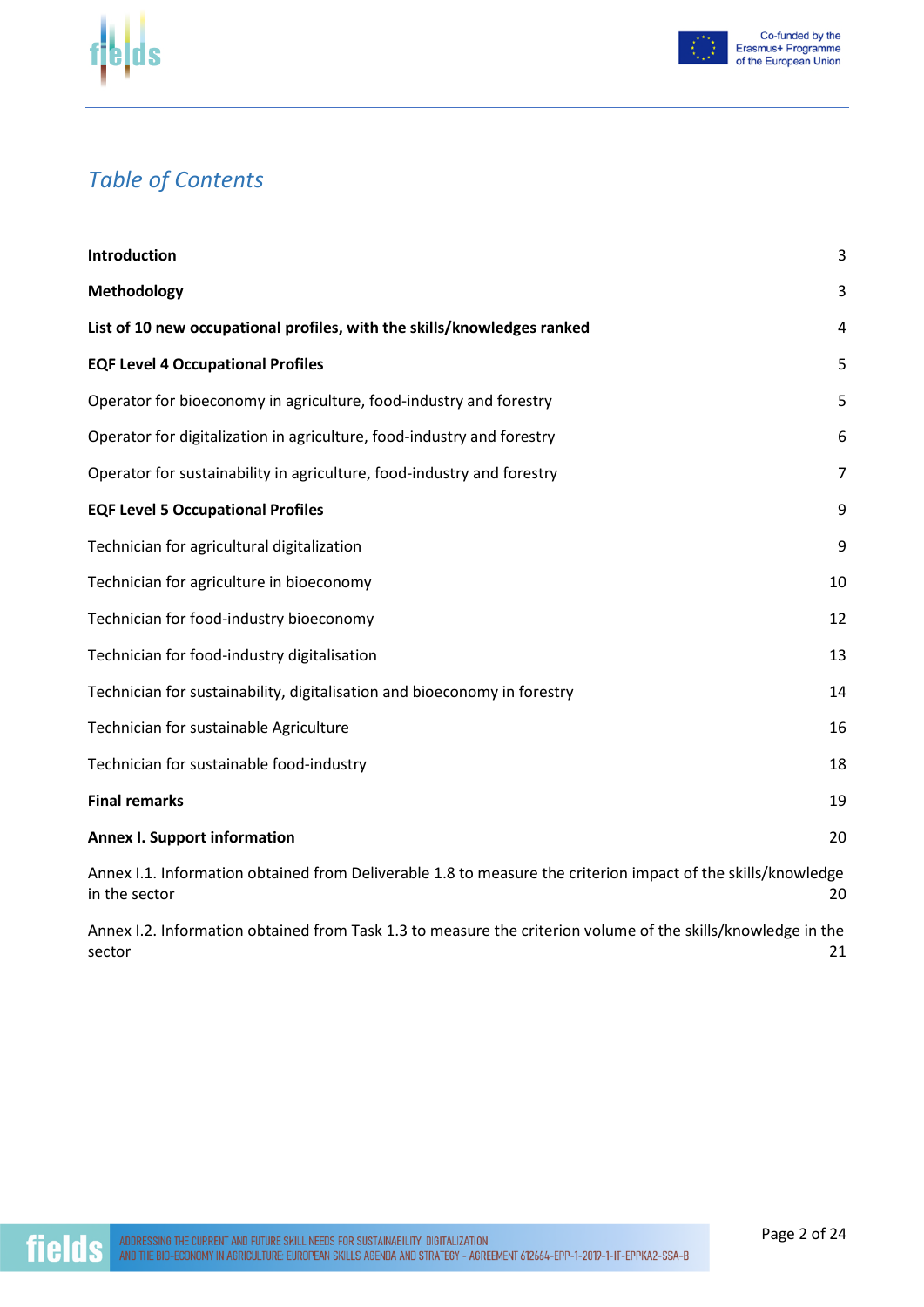



#### Co-funded by the Erasmus+ Programme of the European Union

#### 1. Introduction

The objective of this task was to choose 10 profiles from those created in task 2.1 for further use in the context of this project. Since in task 2.1 only 10 profiles were created, it became obvious which profiles were required to be further developed in order to address the current and future skill needs for sustainability, digitalization and the bio-Economy in agriculture, so there was no longer a need to prioritise the profiles among themselves. Nevertheless, a methodology to rank the skills/knowledge in each profile was developed to be used in later stages of the FIELDS project.

Each defined occupational profile is composed of a set of skills and knowledge, some of them essential and others optional. These skills/knowledge were ranked as explained in section 2.

In section 3, the 10 profiles from D2.1 are presented, with the skills/knowledge evaluated according to the methodology described in section 2.

In Annex I, information stemming from FIELDS WP1, which has been used to support the evaluation of the occupational profiles, is presented.

### 2. Methodology

The ranking of skills and knowledge was based on a multi-criteria approach, in line with the following criteria (as already presented in the project description):

- **Criticality**. How the skill/knowledge is important to learn other skills and complete the occupational profile.
- **Impact**. How achieving a particular skill will positively impact the growth of the sector.
- **Time**. How much time it will take to achieve a skill through training activities.
- **Volume.** How many learners are potentially interested in the skill/knowledge.

Applying these criteria, each skill or knowledge was ranked either as: a) mandatory, b) important or c) nice to know, as described in table 1.

| <b>CRITERIA</b>    | Mandatory / Easiest to<br>comply (for Time<br>Criterion)                   | Important                                                          | Nice to know                                   |
|--------------------|----------------------------------------------------------------------------|--------------------------------------------------------------------|------------------------------------------------|
| <b>Criticality</b> | It is a core competence of<br>the profile                                  | Not a core competence, but<br>important to complete the<br>profile | Not important to complete<br>the profile       |
| Impact             | It<br>will<br>have<br>strong<br>a<br>impact on the growth of<br>the sector | It will positively impact the<br>growth of the sector              | It will not impact the growth<br>of the sector |
| <b>Time</b>        | Short training time                                                        | Medium training time                                               | Long training time                             |

#### **Table 1 – Criteria description to rank skills and knowledges**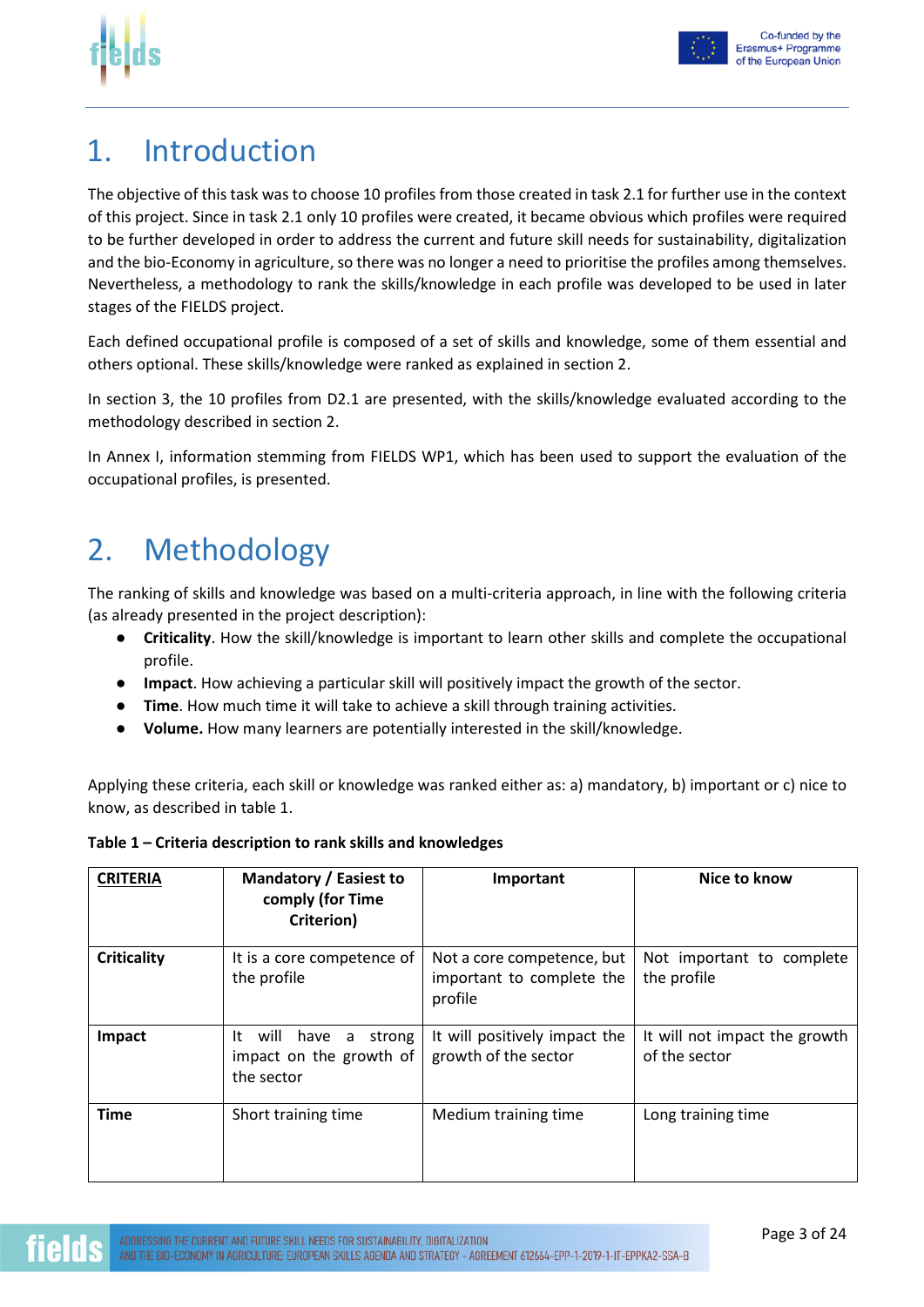



| Volume | Major interest:          | Medium interest:         | Low interest:                                                                 |
|--------|--------------------------|--------------------------|-------------------------------------------------------------------------------|
|        |                          |                          | There will be a high   There will be a medium   There will be a low number of |
|        | of<br>number             | people   number of       | people   people interested in this skill                                      |
|        | interested in this skill | interested in this skill |                                                                               |

For each criterion except "time", the ranking of a skill/knowledge as "mandatory" means assigning a score of 3, "important" means a score of 2 and "nice to know", a score of 1.

For the "**time**" criterion, as it was considered a cost for participants, the decision was to classify it differently, as follows:

- easiest to comply: if it has a short training time (score: 1);

- important: if it has a medium training time (score: 2);

- nice to know: if it has a long training time (score: 3).

Following is described how the different criteria were evaluated:

- The classification of the criterion '**criticality'** was mainly based on the experience of consortium partners. To rank this criterion it was necessary to look at the whole profile and evaluate the importance of the skill/knowledge to complete that profile.
- The classification of the criterion '**impact'** was based on the results of task D1.8 (as shown in table A2. Identified trends in agriculture, forestry and food industry in Europe, in Annex I.1) and partners' contribution.
- The classification of the '**time'** criterion was based on the experience of consortium partners and the training time of comparable skills/knowledge in similar available training courses.

It was considered that if the necessary time to learn the skill is:

- less than 25 hours: it will be mandatory:
- between 25 and 50 hours: it will be important;
- more than 50 hours: it will be nice to know.
- The classification of the criterion '**volume'** is based on both the experience of contributing partners and the results of task 1.3 (focus groups) which are summarized in Annex I.2.

The prioritization of the profiles derives from the average of the score's classification of each skill/knowledge, no matter if it's optional or essential within the profile. Each skill or knowledge can be classified with the same weight, or with different weights regardless of whether it is optional or mandatory.

Concerning the soft skills and ICT Essentials skills (core digital skills and skills related to job safety: Safety of workers and health, Health and safety management), as these are common to all profiles, it was not considered as necessary to rank these skills in the profiles' prioritization process.

### 3. List of 10 new occupational profiles, with the skills/knowledges ranked

In this section, the classification of all skills/knowledge evaluated according to the methodology described in section 2, is presented for the 10 occupational profiles defined in D2.1 (EQF Level 4 and 5 Occupational Profiles).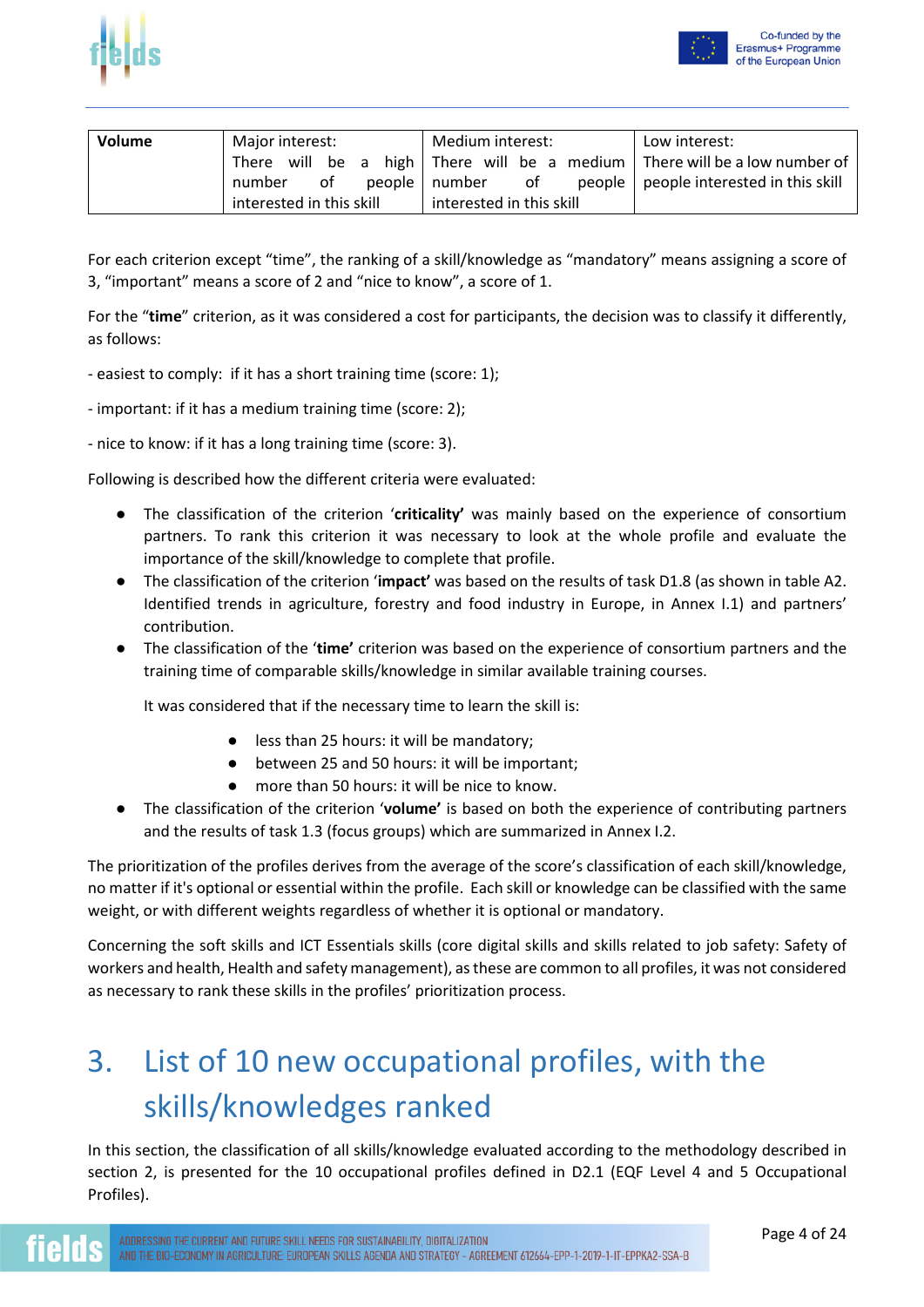



### 3.1 EQF Level 4 Occupational Profiles

# 3.1.1 Operator for bioeconomy in agriculture, foodindustry and forestry

| Operator for bioeconomy in agriculture, food-industry and forestry                                             |                    |                |                |                |                 |                        |  |  |  |
|----------------------------------------------------------------------------------------------------------------|--------------------|----------------|----------------|----------------|-----------------|------------------------|--|--|--|
| <b>Essential Skills</b>                                                                                        | <b>Criticality</b> | <b>Impact</b>  | <b>Time</b>    | <b>Volume</b>  | <b>Overall</b>  | <b>Without</b><br>time |  |  |  |
| Management of natural resources                                                                                | 3                  | $\overline{2}$ | $\overline{2}$ | $\overline{2}$ | 5               | $\overline{7}$         |  |  |  |
| Biomass production and transformation                                                                          | 3                  | 3              | $\overline{2}$ | $\overline{2}$ | 6               | 8                      |  |  |  |
| Planning and coordinating production                                                                           | 2                  | $\overline{2}$ | $\overline{2}$ | $\overline{2}$ | $\overline{4}$  | 6                      |  |  |  |
| Traceability                                                                                                   | $\overline{2}$     | $\overline{2}$ | $\overline{1}$ | $\overline{2}$ | $\overline{5}$  | 6                      |  |  |  |
| Efficient use of resources and logistics                                                                       | $\overline{2}$     | 3              | $\overline{2}$ | $\overline{2}$ | $\overline{5}$  | $\overline{7}$         |  |  |  |
| Production, management of renewable energy<br>and its use                                                      | $\overline{2}$     | 3              | $\overline{2}$ | 3              | $6\overline{6}$ | 8                      |  |  |  |
| By-products and co-products valorisation                                                                       | $\overline{2}$     | 3              | $\overline{2}$ | 3              | $6\overline{}$  | 8                      |  |  |  |
| <b>Optional Skills</b>                                                                                         | <b>Criticality</b> | <b>Impact</b>  | <b>Time</b>    | <b>Volume</b>  | <b>Overall</b>  |                        |  |  |  |
| Transportation & logistics implementation<br>management                                                        | $\overline{2}$     | $\overline{2}$ | $\mathbf{1}$   | 1              | 4               | 5                      |  |  |  |
| Application of circular economy and recycling<br>practices                                                     | $\overline{2}$     | 3              | $\overline{1}$ | $\mathbf 1$    | 5               | 6                      |  |  |  |
| <b>Essential Knowledge</b>                                                                                     | <b>Criticality</b> | <b>Impact</b>  | <b>Time</b>    | <b>Volume</b>  | <b>Overall</b>  |                        |  |  |  |
| Bio-economy and circular economy principles                                                                    | 3                  | 3              | $\overline{1}$ | $\mathbf{1}$   | $6\overline{6}$ | $\overline{7}$         |  |  |  |
| Biobased products and ecosystem services, re-<br>use, recycling, nutrients circulation vs nutrients<br>removal | 3                  | 3              | 2 <sup>2</sup> | $\overline{2}$ | 6 <sup>1</sup>  | 8                      |  |  |  |
| Food waste reduction                                                                                           | $\overline{2}$     | 3              | $\overline{1}$ | $\overline{2}$ | $6 \overline{}$ | $\overline{7}$         |  |  |  |
| Energy efficient production methods                                                                            | $\overline{2}$     | 3              | $\overline{2}$ | 3              | $6 \overline{}$ | 8                      |  |  |  |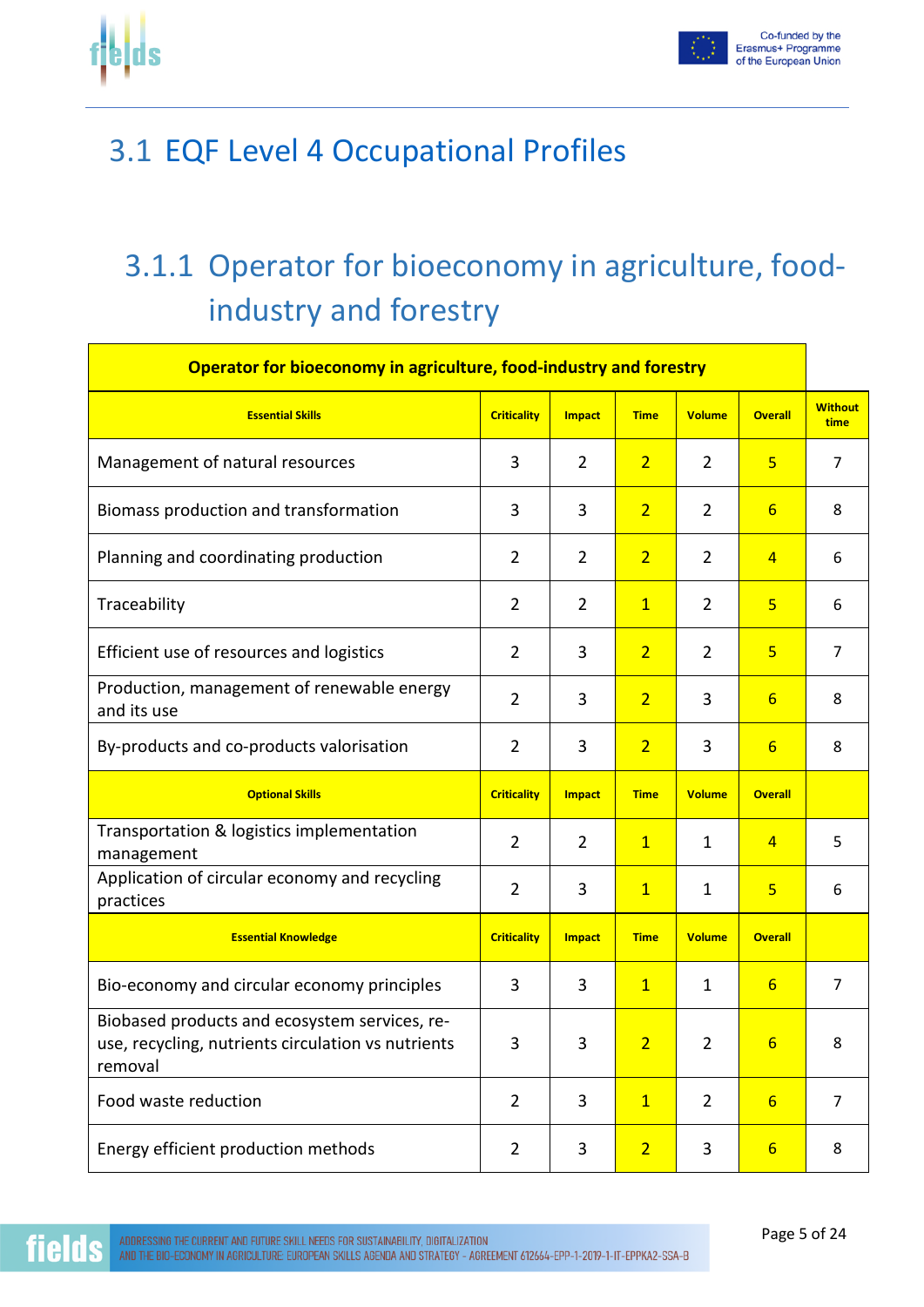

|--|

| Knowledge about the forestry and agri-food<br>production chain  |                    |               |             |               | 5              |   |
|-----------------------------------------------------------------|--------------------|---------------|-------------|---------------|----------------|---|
| <b>Optional Knowledge</b>                                       | <b>Criticality</b> | <b>Impact</b> | <b>Time</b> | <b>Volume</b> | <b>Overall</b> |   |
| <b>Quality certification</b>                                    |                    |               |             |               | $\overline{4}$ | 6 |
| New markets for bio-based<br>products/construction/biomaterials |                    |               |             |               | 5              |   |

# 3.1.2 Operator for digitalization in agriculture, food-industry and forestry

| <b>Operator for Digitalisation in agriculture, food industry and forestry</b>                                                               |                                     |                |                |                |                 |                                   |  |
|---------------------------------------------------------------------------------------------------------------------------------------------|-------------------------------------|----------------|----------------|----------------|-----------------|-----------------------------------|--|
| <b>Essential Skills</b>                                                                                                                     | <b>Criticalit</b><br>$\overline{V}$ | <b>Impact</b>  | <b>Time</b>    | <b>Volume</b>  | <b>Overall</b>  | <b>Witho</b><br><b>ut</b><br>time |  |
| Practical training with job-specific<br>machinery/equipment and their maintenance                                                           | $\overline{2}$                      | 3              | $\overline{3}$ | 3              | 5               | 8                                 |  |
| Use of robots/drones                                                                                                                        | $\overline{2}$                      | 3              | $\overline{2}$ | 3              | $6\overline{6}$ | 8                                 |  |
| Data handling and analysis, data exchange                                                                                                   | 3                                   | 3              | $\overline{2}$ | $\overline{2}$ | 6               | 8                                 |  |
| Traceability                                                                                                                                | 3                                   | 3              | $\overline{1}$ | $\overline{2}$ | $\overline{7}$  | 8                                 |  |
| Weather forecast knowledge and tools                                                                                                        | $\mathbf 1$                         | $\overline{2}$ | $\overline{1}$ | $\overline{2}$ | $\overline{4}$  | 5                                 |  |
| <b>Optional Skills</b>                                                                                                                      | <b>Criticalit</b><br><b>y</b>       | <b>Impact</b>  | <b>Time</b>    | <b>Volume</b>  | <b>Overall</b>  |                                   |  |
| ICT: participation in peer groups / groups of same<br>job area                                                                              | $\mathbf{1}$                        | $\overline{2}$ | $\overline{1}$ | 1              | 3               | 4                                 |  |
| E-commerce and e-marketing                                                                                                                  | $\mathbf{1}$                        | 3              | $\overline{1}$ | 3              | 6               | $\overline{7}$                    |  |
| Controlled environment for storage, heat/cold<br>management                                                                                 | $\mathbf 1$                         | $\overline{2}$ | $\overline{2}$ | $\overline{2}$ | 3               | 5                                 |  |
| <b>Essential Knowledge</b>                                                                                                                  | <b>Criticalit</b><br><b>y</b>       | <b>Impact</b>  | <b>Time</b>    | <b>Volume</b>  | <b>Overall</b>  |                                   |  |
| Knowledge of technical principles for digital<br>agriculture, industry and forestry, smart systems<br>and technologies introductory aspects | 3                                   | 3              | $\overline{2}$ | 3              | $\overline{7}$  | 9                                 |  |
| Basic remote sensing, GPS, GIS knowledge                                                                                                    | $\overline{2}$                      | 3              | $\overline{2}$ | $\overline{2}$ | 5               | 7                                 |  |
| Knowledge of Management Information Systems                                                                                                 | 3                                   | 3              | $\overline{1}$ | $\overline{2}$ | $\overline{7}$  | 8                                 |  |

fie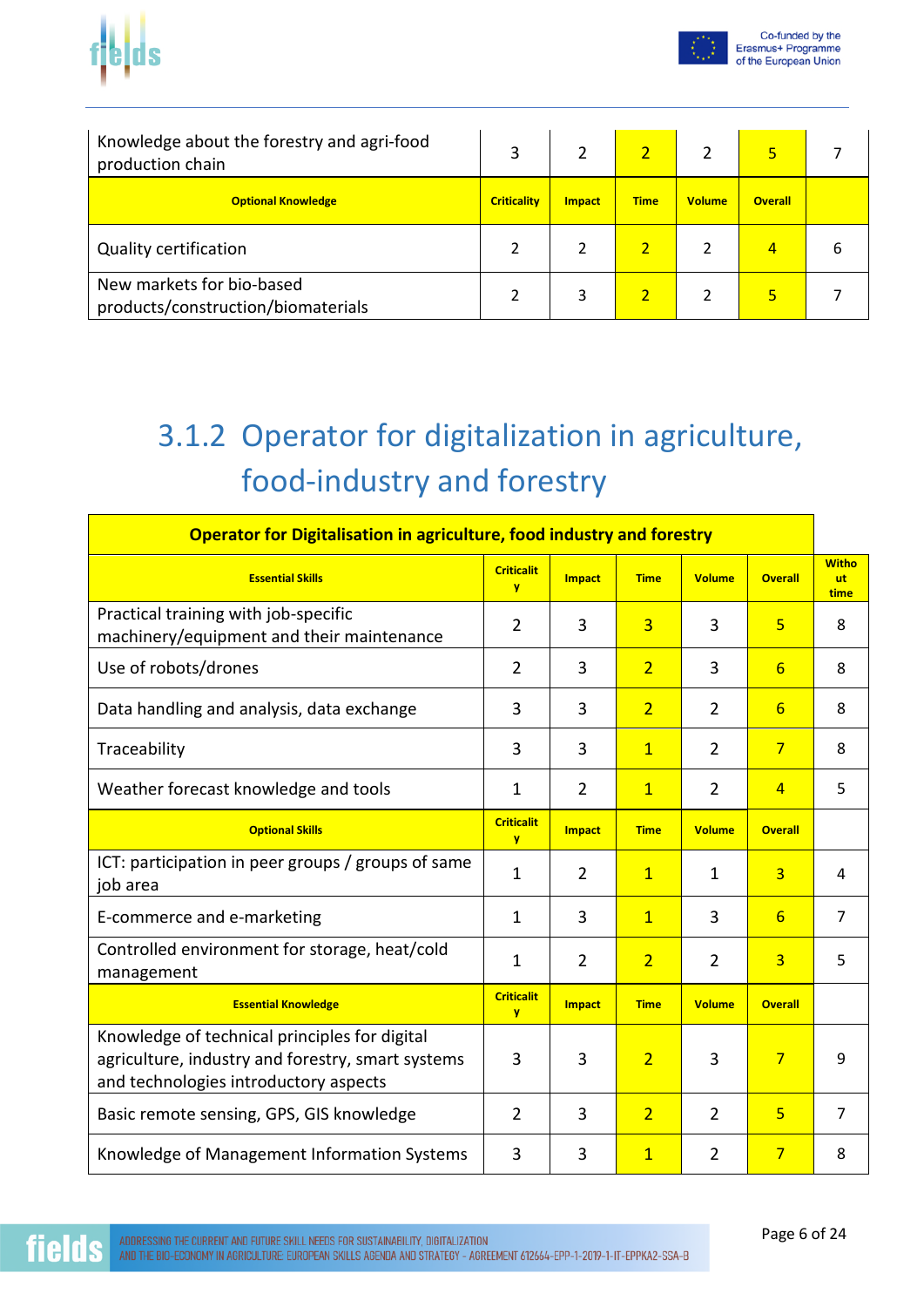

|--|--|

| Knowledge about the forestry and agrifood<br>production chain | $\mathfrak z$          | $\overline{2}$ | $\overline{2}$ | $\overline{2}$ | 4               | 6 |
|---------------------------------------------------------------|------------------------|----------------|----------------|----------------|-----------------|---|
| Legal framework when using autonomous<br>machinery            | 2                      | 3              | $\overline{1}$ | $\overline{2}$ | $6\overline{6}$ |   |
| Industry 4.0                                                  | 2                      | 3              | $\overline{2}$ | 2              | 5               |   |
| Circular manufacturing aspects                                | 1                      | $\overline{2}$ | $\overline{1}$ | $\mathbf{1}$   | 3               | 4 |
| <b>Optional Knowledge</b>                                     | <b>Criticalit</b><br>v | <b>Impact</b>  | <b>Time</b>    | <b>Volume</b>  | <b>Overall</b>  |   |
| Knowledge of Decision Support Systems                         | 1                      | $\overline{2}$ | $\mathbf{1}$   | 1              | 3               | 4 |
| Digital entrepreneurship                                      | 1                      | 3              | $\mathbf{1}$   | $\mathbf{1}$   | $\overline{4}$  |   |

# 3.1.3 Operator for sustainability in agriculture, food-industry and forestry

| Operator for sustainability in agriculture, food industry and forestry                                             |                    |                |                |                |                |                            |  |
|--------------------------------------------------------------------------------------------------------------------|--------------------|----------------|----------------|----------------|----------------|----------------------------|--|
| <b>Essential Skills</b>                                                                                            | <b>Criticality</b> | <b>Impact</b>  | <b>Time</b>    | <b>Volume</b>  | <b>Overall</b> | <b>With</b><br>out<br>time |  |
| Sustainable and multifunctional agriculture and forest<br>management                                               | 3                  | 3              | $\overline{2}$ | 3              | $\overline{7}$ | 9                          |  |
| Ecosystem services                                                                                                 | 3                  | 3              | $\overline{3}$ | 3              | 6              | 9                          |  |
| Biodiversity, prevention and management of natural<br>disturbances, adaptation and mitigation to climate<br>change | 3                  | 3              | $\overline{2}$ | $\overline{2}$ | 6              | 8                          |  |
| Water management, management of natural<br>resources                                                               | 3                  | 3              | $\overline{3}$ | 3              | 6              | 9                          |  |
| Soil nutrient health management                                                                                    | 3                  | 3              | $\overline{2}$ | $\overline{2}$ | 6              | 8                          |  |
| Traceability & food Production                                                                                     | $\overline{2}$     | 3              | $\overline{2}$ | $\overline{2}$ | $\overline{5}$ | $\overline{7}$             |  |
| Animal welfare                                                                                                     | 3                  | $\overline{2}$ | $\mathbf{1}$   | $\overline{2}$ | 6              | 7                          |  |
| <b>Optional Skills</b>                                                                                             | <b>Criticality</b> | <b>Impact</b>  | <b>Time</b>    | <b>Volume</b>  | <b>Overall</b> |                            |  |
| Crop protection, grassland management                                                                              | 2                  | 3              | $\overline{2}$ | 1              | $\overline{4}$ | 6                          |  |

fie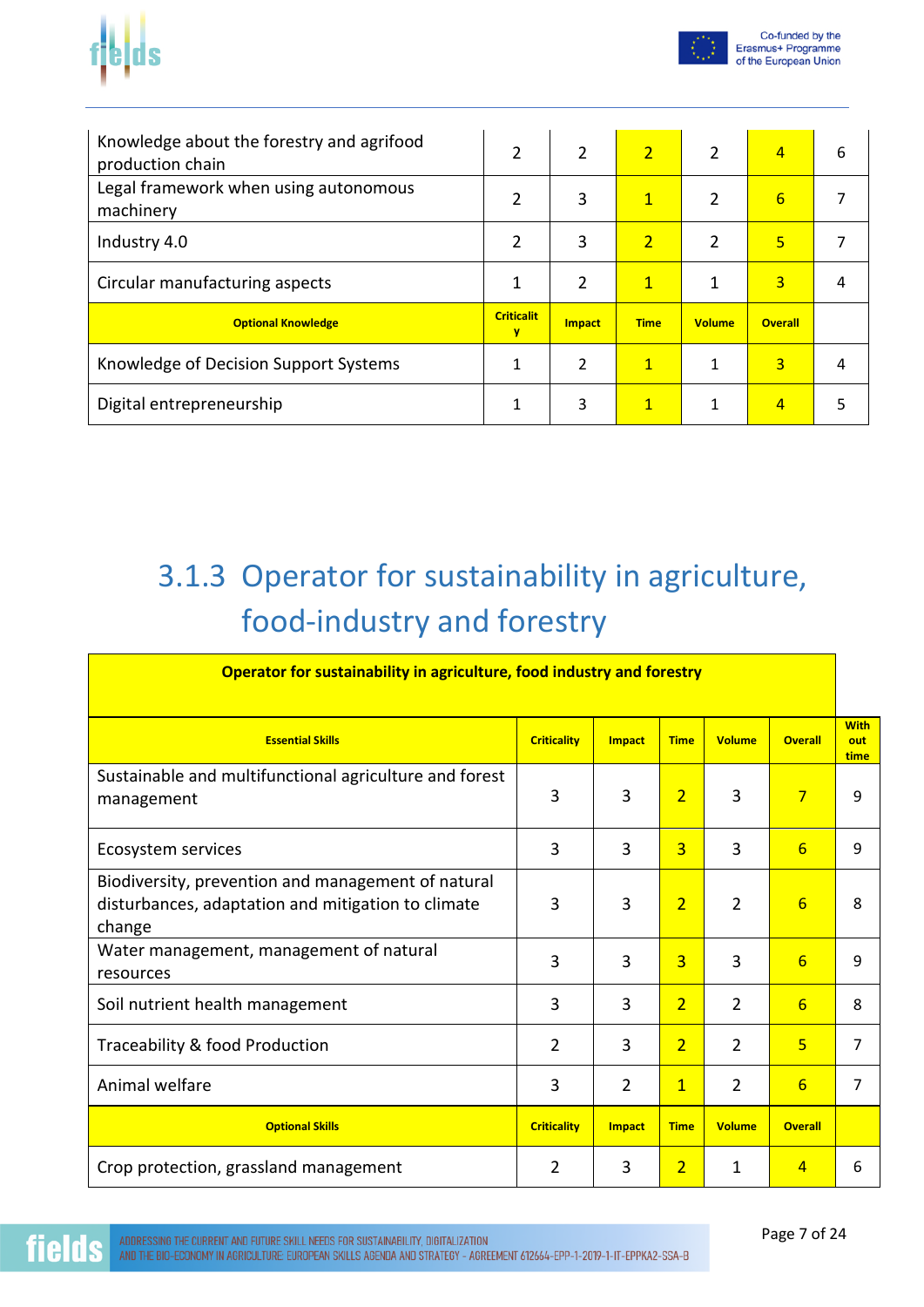



| Weather forecast knowledge and/or tools                                                    | $\mathbf{1}$       | $\mathbf{1}$   | $\overline{2}$ | $\overline{2}$ | $\overline{2}$ | 4 |
|--------------------------------------------------------------------------------------------|--------------------|----------------|----------------|----------------|----------------|---|
| <b>Essential Knowledge</b>                                                                 | <b>Criticality</b> | <b>Impact</b>  | <b>Time</b>    | <b>Volume</b>  | <b>Overall</b> |   |
| Renewable energy                                                                           | 2                  | 3              | $\overline{2}$ | 3              | 6              | 8 |
| Sustainable forest and agriculture management<br>practices and planning                    | 3                  | 3              | $\overline{2}$ | 3              | $\overline{7}$ | 9 |
| Environmental management aspects, GHGs'<br>emissions reduction; climate change             | 3                  | 3              | $\overline{2}$ | $\overline{2}$ | 6              | 8 |
| Knowledge about the forestry and agri-food<br>production chain                             | 3                  | $\overline{2}$ | $\overline{2}$ | 2              | 5              | 7 |
| Standards and regulations                                                                  | 2                  | 3              | $\overline{2}$ | 1              | $\overline{4}$ | 6 |
| <b>Optional Knowledge</b>                                                                  | <b>Criticality</b> | <b>Impact</b>  | <b>Time</b>    | <b>Volume</b>  | <b>Overall</b> |   |
| European environmental legislation/regulation,<br>policies, subsidy and support programmes | 1                  | $\overline{2}$ | $\mathbf{1}$   | $\mathcal{P}$  | $\overline{4}$ | 5 |
| Good agricultural practices: Crop diversification,<br>conservation farming; agroforestry   | 2                  | $\overline{2}$ | $\overline{2}$ | $\overline{2}$ | $\overline{4}$ | 6 |
| Generational renewal                                                                       | 1                  | 3              | $\overline{1}$ | $\overline{2}$ | 5              | 6 |
| Sustainable Value Chains                                                                   | 2                  | 3              | $\overline{2}$ | 2              | 5              | 7 |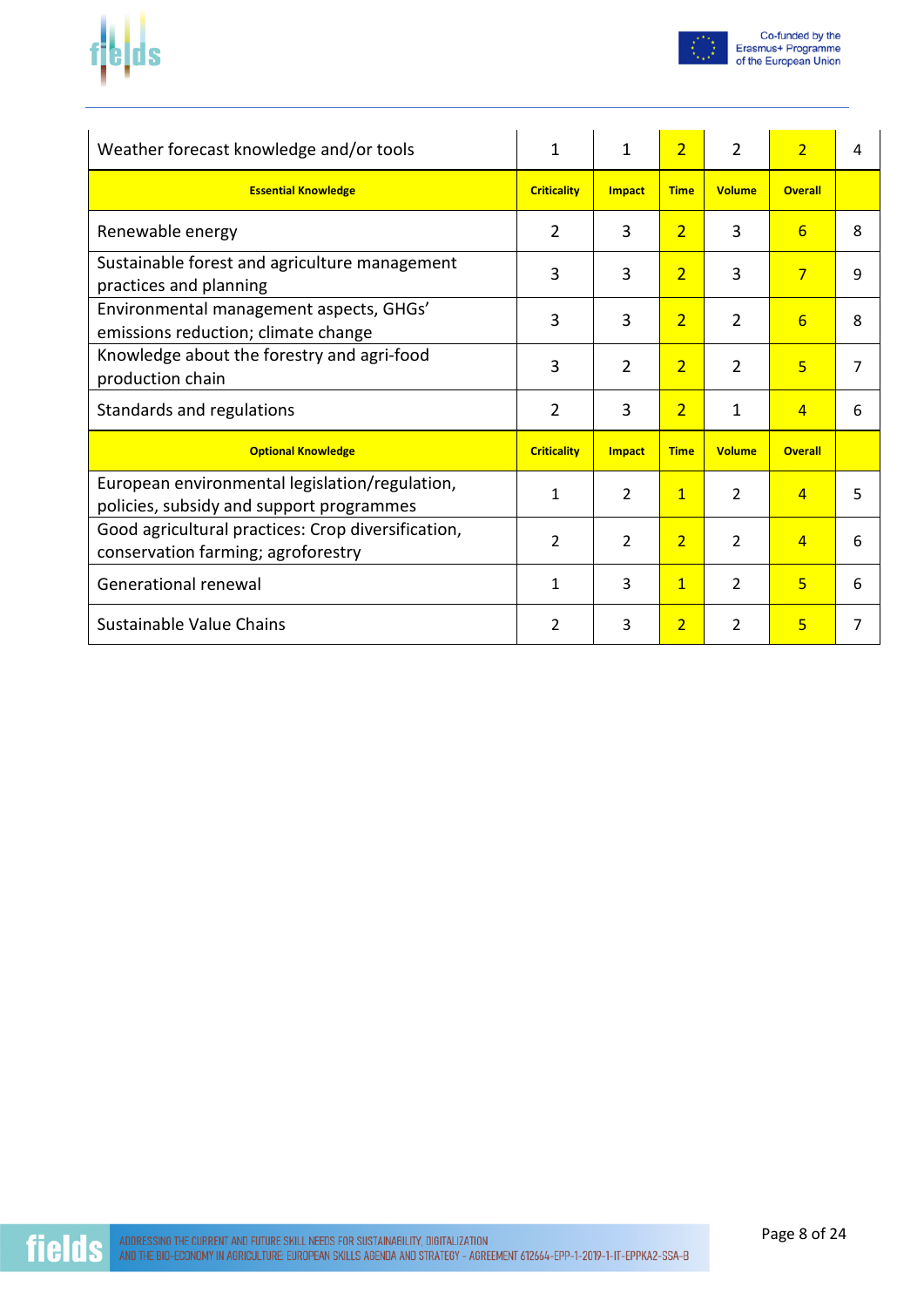

fie



### 3.2 EQF Level 5 Occupational Profiles

### 3.2.1 Technician for agricultural digitalization

| <b>Technician for agricultural digitalisation</b>                                                 |                    |                |                |                |                |                        |
|---------------------------------------------------------------------------------------------------|--------------------|----------------|----------------|----------------|----------------|------------------------|
| <b>Essential Skills</b>                                                                           | <b>Criticality</b> | <b>Impact</b>  | <b>Time</b>    | <b>Volume</b>  | <b>Overall</b> | <b>Without</b><br>time |
| Communication tools: peer groups for innovative<br>farmers                                        | $\overline{2}$     | $\overline{2}$ | $\overline{2}$ | 3              | 5              | $\overline{7}$         |
| Logistics management                                                                              | 3                  | $\overline{2}$ | $\overline{1}$ | $\mathbf{1}$   | 5              | 6                      |
| Traceability, quality signs and labels                                                            | $\overline{2}$     | 3              | $\overline{1}$ | $\mathbf{1}$   | 5              | 6                      |
| Weather forecast knowledge and/or tools                                                           | 3                  | 3              | $\overline{2}$ | $\overline{2}$ | 6              | 8                      |
| Digital entrepreneurship                                                                          | 1                  | 3              | $\overline{2}$ | $\mathbf{1}$   | 3              | 5                      |
| Precision farming: remote sensing, GPS, GIS,<br>Automated farming,                                | 3                  | 3              | $\overline{3}$ | 3              | 6              | 9                      |
| Pest control: Pest and diseases models and<br>recognition from sensors, imagery, etc              | 3                  | 3              | $\overline{3}$ | 3              | 6              | 9                      |
| Implementation of crop specific FMIS +<br>Implementation of a data transfer system                | $\overline{2}$     | 3              | $\overline{2}$ | $\overline{2}$ | 5              | $\overline{7}$         |
| Use of Field operation management systems                                                         | 3                  | 3              | $\overline{2}$ | 3              | $\overline{7}$ | 9                      |
| Implementation of livestock specific FMIS +<br>Implementation of a data transfer system           | $\overline{2}$     | 3              | $\overline{2}$ | $\overline{2}$ | 5              | $\overline{7}$         |
| Precision animal health system                                                                    | 3                  | 3              | $\overline{3}$ | 3              | 6              | 9                      |
| Farmhouse platforms, local product online markets                                                 | $\mathbf{1}$       | 3              | $\overline{2}$ | 3              | 5              | 7                      |
| <b>Optional Skills</b>                                                                            | <b>Criticality</b> | <b>Impact</b>  | <b>Time</b>    | <b>Volume</b>  | <b>Overall</b> |                        |
| Use of robots & drones                                                                            | $\overline{2}$     | 3              | $\overline{1}$ | 3              | 7              | 8                      |
| Arable crops: practical training with specific<br>machinery (weeding machine, combined harvester) | $\mathbf{1}$       | $\overline{2}$ | $\overline{3}$ | 3              | 3              | 6                      |

ADDRESSING THE CURRENT AND FUTURE SKILL NEEDS FOR SUSTAINABILITY, DIGITALIZATION AND THE BIO-ECONOMY IN AGRICULTURE: EUROPEAN SKILLS AGENDA AND STRATEGY - AGREEMENT 612664-EPP-1-2019-1-IT-EPPKA2-SSA-B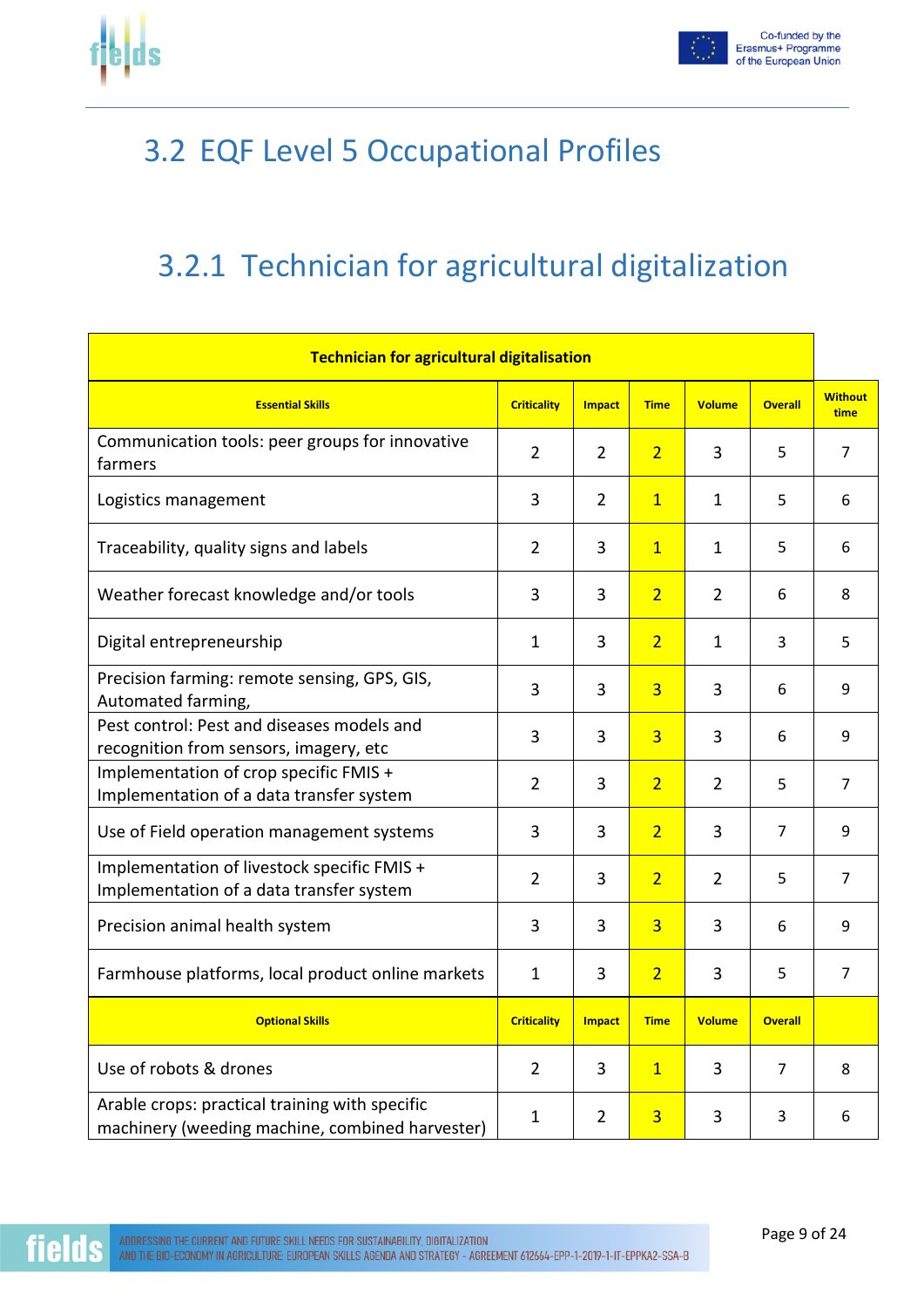



| Livestock farming: feeding optimisation,<br>traceability, FIS, specific machinery (e.g. milking<br>robot, autonomous feeding machine)      | $\overline{2}$     | 3             | $\overline{3}$ | $\overline{2}$ | 4              | 7              |
|--------------------------------------------------------------------------------------------------------------------------------------------|--------------------|---------------|----------------|----------------|----------------|----------------|
| <b>Essential Knowledge</b>                                                                                                                 | <b>Criticality</b> | Impact        | <b>Time</b>    | <b>Volume</b>  | <b>Overall</b> |                |
| Knowledge about general agriculture principles<br>(whole production chain)                                                                 | 3                  | 2             | $\overline{3}$ | 1              | 3              | 6              |
| General technical principles and options for digital<br>agriculture                                                                        | 3                  | 2             | $\overline{2}$ | 2              | 5              | 7              |
| Legal framework for operating a farm                                                                                                       | 1                  | 3             | $\mathbf{1}$   | 1              | 4              | 5              |
| Legal framework when using autonomous<br>machinery                                                                                         | $\mathbf{1}$       | $\mathbf{2}$  | $\mathbf{1}$   | $\mathbf{1}$   | 3              | 4              |
| Introduction to machinery with digitalisation tools;<br>advantages and disadvantages of each available<br>technology (assessment criteria) | $\overline{2}$     | 3             | $\overline{2}$ | 2              | 5              | 7              |
| Basic knowledge on GPS and GIS                                                                                                             | 3                  | 2             | $\overline{2}$ | 2              | 5              | $\overline{7}$ |
| Basic knowledge on FIS                                                                                                                     | 2                  | 3             | $\overline{2}$ | $\overline{2}$ | 5              | 7              |
| <b>Optional Knowledge</b>                                                                                                                  | <b>Criticality</b> | <b>Impact</b> | <b>Time</b>    | <b>Volume</b>  | <b>Overall</b> |                |
| Use of LCA tools (examples of commercial software<br>tools)                                                                                | $\mathbf{1}$       | 2             | $\overline{2}$ | 1              | 2              | 4              |
| Basic programming knowledge                                                                                                                | 2                  | 2             | $\overline{2}$ | 1              | 3              | 5              |
| Data analysis, data exchange                                                                                                               | 3                  | 3             | $\overline{2}$ | $\overline{2}$ | 6              | 8              |
| e-commerce                                                                                                                                 | 1                  | 3             | $\overline{2}$ | $\overline{2}$ | 4              | 6              |

### 3.2.2 Technician for agriculture in bioeconomy

| <b>Technician for agriculture in bioeconomy</b> |                        |               |             |               |                |                        |
|-------------------------------------------------|------------------------|---------------|-------------|---------------|----------------|------------------------|
| <b>Essential Skills</b>                         | <b>Criticalit</b><br>۷ | <b>Impact</b> | <b>Time</b> | <b>Volume</b> | <b>Overall</b> | <b>Without</b><br>time |
| Planning and coordinating productions           |                        |               |             |               | 6              | 8                      |

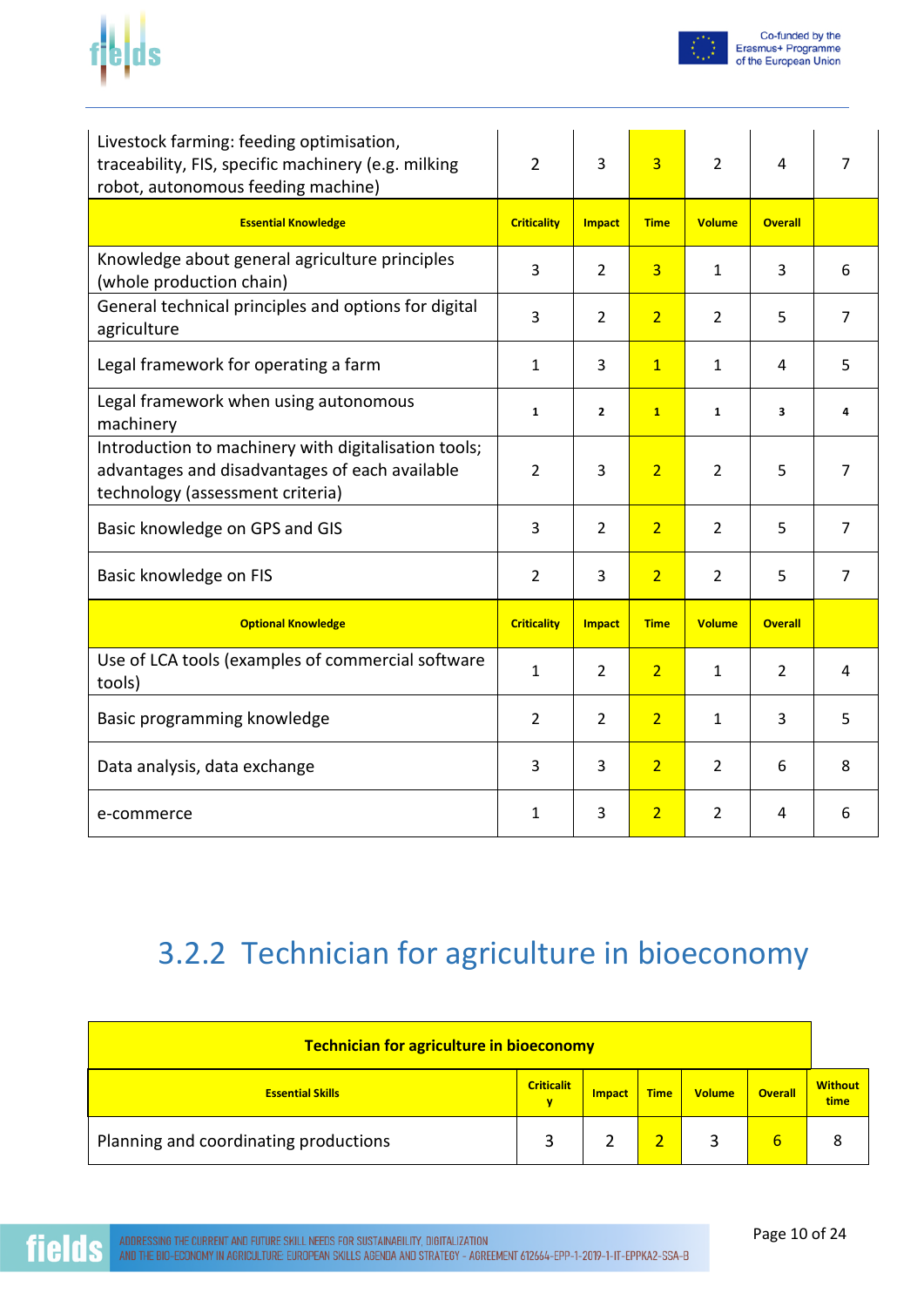# $f_t$



| Performing farming operations in line with bioeconomy<br>principles | 3                             | $\overline{2}$ | $\overline{2}$ | $\overline{2}$ | $\overline{5}$ | $\overline{7}$ |
|---------------------------------------------------------------------|-------------------------------|----------------|----------------|----------------|----------------|----------------|
| Production techniques for non-food products<br>(biobased products)  | 3                             | 3              | $\overline{2}$ | 3              | $7\overline{}$ | 9              |
| Industrial crops                                                    | $\overline{2}$                | 3              | $\overline{1}$ | $\overline{2}$ | $6\overline{}$ | $\overline{7}$ |
| Crop diversification and crop rotation                              | $\overline{2}$                | $\overline{2}$ | $\overline{1}$ | $\overline{2}$ | $\overline{5}$ | 6              |
| Production and Management of renewable energy                       | $\overline{2}$                | 3              | $\overline{2}$ | 3              | 6              | 8              |
| Organic productions techniques                                      | $\overline{2}$                | $\overline{2}$ | $\overline{2}$ | 3              | $\overline{5}$ | $\overline{7}$ |
| Treatment and reuse of reclaimed water                              | $\overline{2}$                | 3              | $\overline{2}$ | 3              | $6\overline{}$ | 8              |
| Inorganic waste management practices                                | 1                             | $\overline{2}$ | $\mathbf{1}$   | $\mathbf{1}$   | $\overline{3}$ | 4              |
| Agricultural valorisation of organic fertilizers                    | $\overline{2}$                | 3              | $\overline{2}$ | 3              | $6\overline{}$ | 8              |
| Management of slurry in livestock farms                             | $\overline{2}$                | 3              | $\overline{3}$ | $\overline{2}$ | $\overline{4}$ | 7              |
| <b>Optional Skills</b>                                              | <b>Criticalit</b><br>y        | <b>Impact</b>  | <b>Time</b>    | <b>Volume</b>  | <b>Overall</b> |                |
|                                                                     |                               |                |                |                |                |                |
| Direct distribution and marketing skills                            | $\mathbf 1$                   | $\overline{2}$ | $\overline{2}$ | $\overline{2}$ | $\overline{3}$ | 5              |
| Controlled Environment Agriculture, horticulture,<br>urban farming  | $\mathbf{1}$                  | 3              | $\overline{2}$ | $\overline{2}$ | $\overline{4}$ | 6              |
| Plant/animal breeding resilience                                    | 1                             | 3              | $\overline{2}$ | 3              | $\overline{5}$ | $\overline{7}$ |
| <b>Essential Knowledge</b>                                          | <b>Criticalit</b><br><b>y</b> | <b>Impact</b>  | <u>Time</u>    | Volume         | <b>Overall</b> |                |
| Bio-economy and circular economy principles                         | 3                             | 3              | $\overline{1}$ | $\overline{2}$ | $\overline{7}$ | 8              |
| Basic environmental and climate change introduction                 | $\overline{2}$                | $\overline{2}$ | $\overline{1}$ | $\mathbf{1}$   | $\overline{4}$ | 5              |
| <b>Biomass production</b>                                           | 3                             | 3              | $\overline{2}$ | 3              | $\overline{7}$ | 9              |
| Biodegradable compostable materials                                 | 3                             | $\overline{2}$ | $\overline{2}$ | $\mathbf{1}$   | $\overline{4}$ | 6              |
| Reuse and recycling and valorisation of raw materials               | 3                             | 3              | $\overline{2}$ | 3              | $7\overline{}$ | 9              |
| Biodiversity                                                        | $\overline{2}$                | 3              | $\overline{2}$ | 3              | 6              | 8              |

**fields**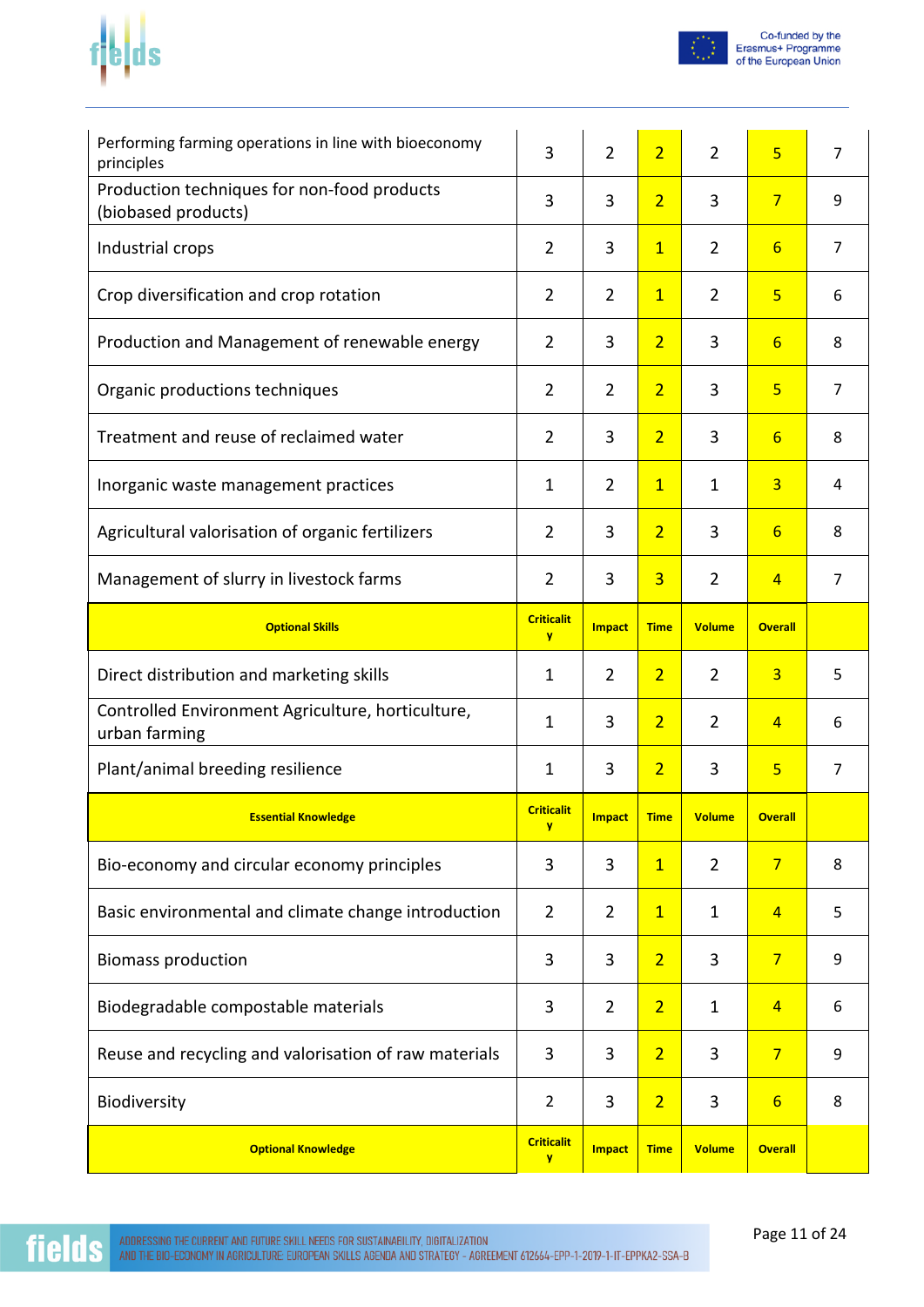

|--|--|

| <b>Product traceability</b>                  | 3 |  | 6              |  |
|----------------------------------------------|---|--|----------------|--|
| Information & adoption about climate changes |   |  | $\overline{3}$ |  |
| Labelling of products/packaging              |   |  | $\overline{3}$ |  |
| Food ethics                                  |   |  | 3              |  |

## 3.2.3 Technician for food-industry bioeconomy

| <b>Technician for Food-industry Bioeconomy</b>                                                                            |                    |                |                |                |                |                        |
|---------------------------------------------------------------------------------------------------------------------------|--------------------|----------------|----------------|----------------|----------------|------------------------|
| <b>Essential Skills</b>                                                                                                   | <b>Criticality</b> | <b>Impact</b>  | <b>Time</b>    | <b>Volume</b>  | <b>Overall</b> | <b>Without</b><br>time |
| Quality management assurance control                                                                                      | 3                  | 3              | $\overline{3}$ | 3              | 6              | 9                      |
| Food safety management, hygiene and control                                                                               | 2                  | $\overline{2}$ | $\overline{2}$ | 3              | 5              | $\overline{7}$         |
| Continuous improvement                                                                                                    | 1                  | $\overline{2}$ | $\overline{1}$ | $\overline{2}$ | 4              | 5                      |
| Production operations and management                                                                                      | $\overline{2}$     | 3              | $\overline{2}$ | $\overline{2}$ | 5              | $\overline{7}$         |
| Traceability                                                                                                              | $\overline{2}$     | 3              | $\overline{1}$ | 3              | $\overline{7}$ | 8                      |
| Food waste reduction                                                                                                      | $\overline{2}$     | 3              | $\overline{1}$ | 3              | 7              | 8                      |
| Product development                                                                                                       | $\overline{2}$     | 3              | $\overline{2}$ | $\overline{2}$ | 5              | $\overline{7}$         |
| <b>Optional Skills</b>                                                                                                    | <b>Criticality</b> | <b>Impact</b>  | <b>Time</b>    | <b>Volume</b>  | <b>Overall</b> |                        |
| Development of new proteins and new protein<br>fractions                                                                  | 1                  | 3              | $\overline{1}$ | 3              | 6              | $\overline{7}$         |
| Sustainable transportation & logistics management                                                                         | 1                  | 3              | $\overline{2}$ | $\overline{2}$ | 4              | 6                      |
| <b>Essential Knowledge</b>                                                                                                | <b>Criticality</b> | <b>Impact</b>  | <b>Time</b>    | <b>Volume</b>  | <b>Overall</b> |                        |
| Sustainability: food ethics, water reuse, side stream<br>valorisation (from food industry, from farm) and co-<br>products | 3                  | 3              | $\overline{3}$ | 3              | 6              | 9                      |
| Bio-economy and circular economy principles                                                                               | 3                  | 3              | $\overline{2}$ | 3              | $\overline{7}$ | 9                      |
| Energy efficient production methods                                                                                       | 2                  | 3              | $\overline{2}$ | $\overline{2}$ | 5              | $\overline{7}$         |
| Regulations, food security, labelling and ingredients,<br>bioeconomy regulation framework                                 | $\overline{2}$     | $\overline{2}$ | $\overline{1}$ | 3              | 6              | 7                      |

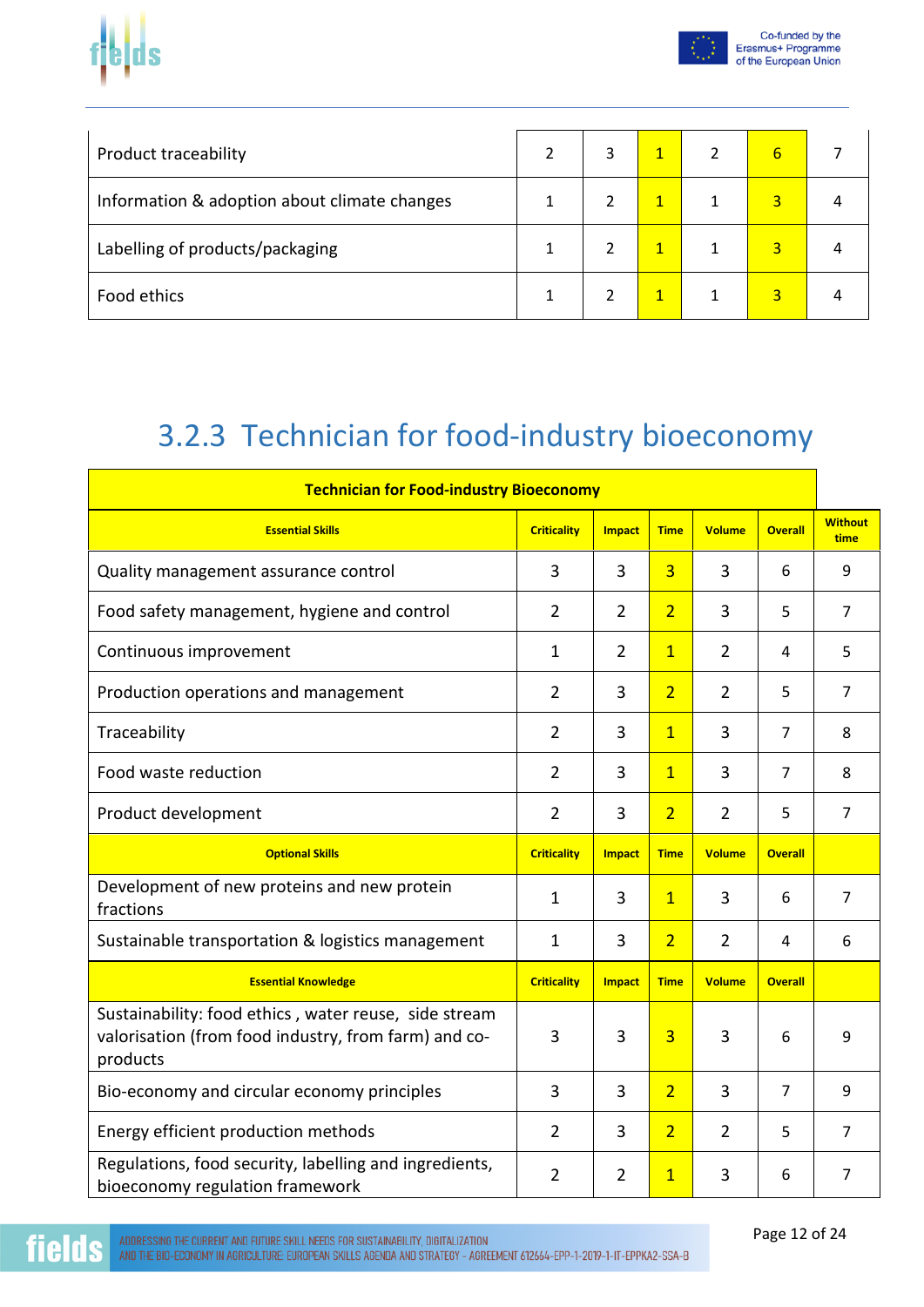



| Health & safety management (specific risks on top of<br>the main curriculum) | 1                  | $\mathbf{1}$  | $\overline{1}$ | $\overline{2}$ | 3              | 4 |
|------------------------------------------------------------------------------|--------------------|---------------|----------------|----------------|----------------|---|
| Emerging technologies                                                        | 1                  | 3             | $\overline{2}$ | 3              | 5              | 7 |
| Plant based food; biobased products                                          | 1                  | 3             | $\mathbf{1}$   | 3              | 6              | 7 |
| <b>Biomass transformation</b>                                                | 1                  | 3             | $\overline{1}$ | 3              | 6              | 7 |
| Packaging, bio-based food packaging                                          | 1                  | 3             | $\mathbf{1}$   | 3              | 6              | 7 |
| Renewable energy production and use                                          | 2                  | 3             | $\mathbf{1}$   | 3              | 7              | 8 |
| <b>Optional Knowledge</b>                                                    | <b>Criticality</b> | <b>Impact</b> | <b>Time</b>    | <b>Volume</b>  | <b>Overall</b> |   |
| Energy efficiency                                                            | 1                  | 3             | $\mathbf{1}$   | $\overline{2}$ | 5              | 6 |
| Carbon sequestration and carbon balance                                      | 1                  | 3             | $\overline{1}$ | 2              | 5              | 6 |

### 3.2.4 Technician for food-industry digitalisation

| <b>Technician for food-industry digitalisation</b>   |                    |                |                |                |                |                         |
|------------------------------------------------------|--------------------|----------------|----------------|----------------|----------------|-------------------------|
| <b>Essential Skills</b>                              | <b>Criticality</b> | <b>Impact</b>  | <b>Time</b>    | <b>Volume</b>  | <b>Overall</b> | <b>Withou</b><br>t time |
| Integration of information from FMIS                 | $\overline{2}$     | 3              | $\overline{2}$ | 3              | 6              | 8                       |
| Data handling and analysis, data exchange            | 3                  | $\overline{2}$ | $\overline{2}$ | 3              | 6              | 8                       |
| E-commerce and e-marketing                           | 1                  | $\overline{2}$ | $\overline{1}$ | 2              | 4              | 5                       |
| Logistics, warehousing, transportation               | 1                  | $\overline{2}$ | $\overline{1}$ | 2              | 4              | 5                       |
| <b>Decision Support System</b>                       | 1                  | $\mathbf{1}$   | $\overline{3}$ | 1              | $\Omega$       | 3                       |
| Sourcing of raw materials and agricultural products  | 1                  | $\mathbf{1}$   | $\overline{1}$ | 1              | 2              | 3                       |
| Circular manufacturing aspects / food industry 4.0   | 2                  | 2              | $\overline{2}$ | 3              | 5              | $\overline{7}$          |
| <b>Optional Skills</b>                               | <b>Criticality</b> | <b>Impact</b>  | <b>Time</b>    | <b>Volume</b>  | <b>Overall</b> |                         |
| Big data handling and processing                     | 1                  | $\overline{2}$ | $\overline{2}$ | 2              | 3              | 5                       |
| Traceability/blockchain                              | $\overline{2}$     | 3              | $\overline{1}$ | 3              | 7              | 8                       |
| Automated warehousing/robots                         | 1                  | 3              | $\overline{1}$ | $\overline{2}$ | 5              | 6                       |
| High-Tech logistics & transportation: robots, drones | 1                  | 3              | $\overline{2}$ | $\overline{2}$ | 4              | 6                       |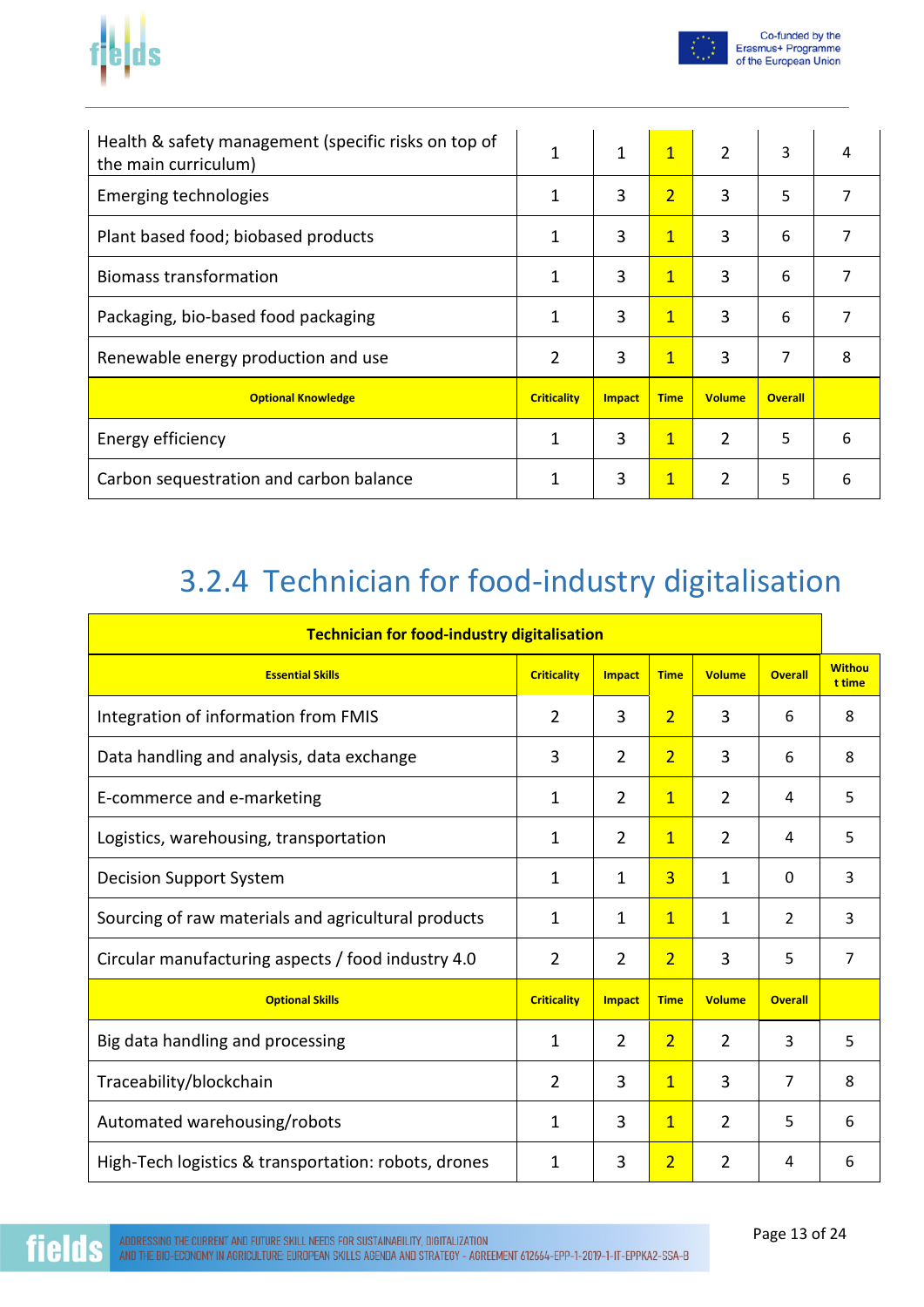



| Controlled environment for storage, heat/cold<br>management | 1                  | $\mathbf 1$    | $\overline{1}$ | $\overline{2}$ | 3              | 4 |
|-------------------------------------------------------------|--------------------|----------------|----------------|----------------|----------------|---|
| Digital entrepreneurship                                    | 1                  | 3              | $\mathbf{1}$   | 3              | 6              |   |
| <b>Essential Knowledge</b>                                  | <b>Criticality</b> | Impact         | <b>Time</b>    | <b>Volume</b>  | <b>Overall</b> |   |
| Food processing, automated food processing                  | $\overline{2}$     | 3              | $\overline{2}$ | 3              | 6              | 8 |
| Packaging, automated packaging                              | 1                  | $\overline{2}$ | $\mathbf{1}$   | $\mathcal{P}$  | 4              | 5 |
| Quality management                                          | 3                  | 2              | $\overline{2}$ | 2              | 5              | 7 |
| <b>Optional Knowledge</b>                                   | <b>Criticality</b> | <b>Impact</b>  | <b>Time</b>    | <b>Volume</b>  | <b>Overall</b> |   |
| Food processing, reducing waste                             | 1                  | $\overline{2}$ | $\overline{2}$ | $\mathcal{P}$  | 3              | 5 |
| Sustainable packaging                                       | 1                  | $\overline{2}$ | $\overline{1}$ | $\overline{2}$ | 4              | 5 |
| Sourcing of sustainable agricultural products               | 1                  | 1              | $\mathbf{1}$   | 1              | $\overline{2}$ | 3 |

# 3.2.5 Technician for sustainability, digitalisation and bioeconomy in forestry

| Technician for sustainability, digitalisation and bioeconomy in forestry |                    |               |                |                |                |                        |
|--------------------------------------------------------------------------|--------------------|---------------|----------------|----------------|----------------|------------------------|
| <b>Essential Skills</b>                                                  | <b>Criticality</b> | <b>Impact</b> | <b>Time</b>    | <b>Volume</b>  | <b>Overall</b> | <b>Without</b><br>time |
| Sustainable and multifunctional Forest management                        | 3                  | 3             | $\overline{3}$ | 3              | 6              | 9                      |
| Ecosystem services                                                       | 2                  | 3             | $\overline{2}$ | 3              | 6              | 8                      |
| <b>Biodiversity</b>                                                      | 3                  | 3             | $\overline{3}$ | 3              | 6              | 9                      |
| Prevention and management of natural disturbances                        | $\overline{2}$     | 3             | $\overline{2}$ | 2              | 5              | 7                      |
| Mitigation to climate change                                             | 1                  | 2             | $\overline{1}$ | 2              | 4              | 5                      |
| Water management                                                         | $\overline{2}$     | 3             | $\overline{2}$ | $\mathfrak{p}$ | 5              | 7                      |
| Management of natural resources                                          | 3                  | 3             | $\overline{3}$ | 3              | 6              | 9                      |
| Production and extraction of Products of forestry                        | $\overline{2}$     | 3             | $\overline{2}$ | 2              | 5              | 7                      |
| By-products and co-products valorisation                                 | 2                  | 3             | $\overline{1}$ | 3              | 7              | 8                      |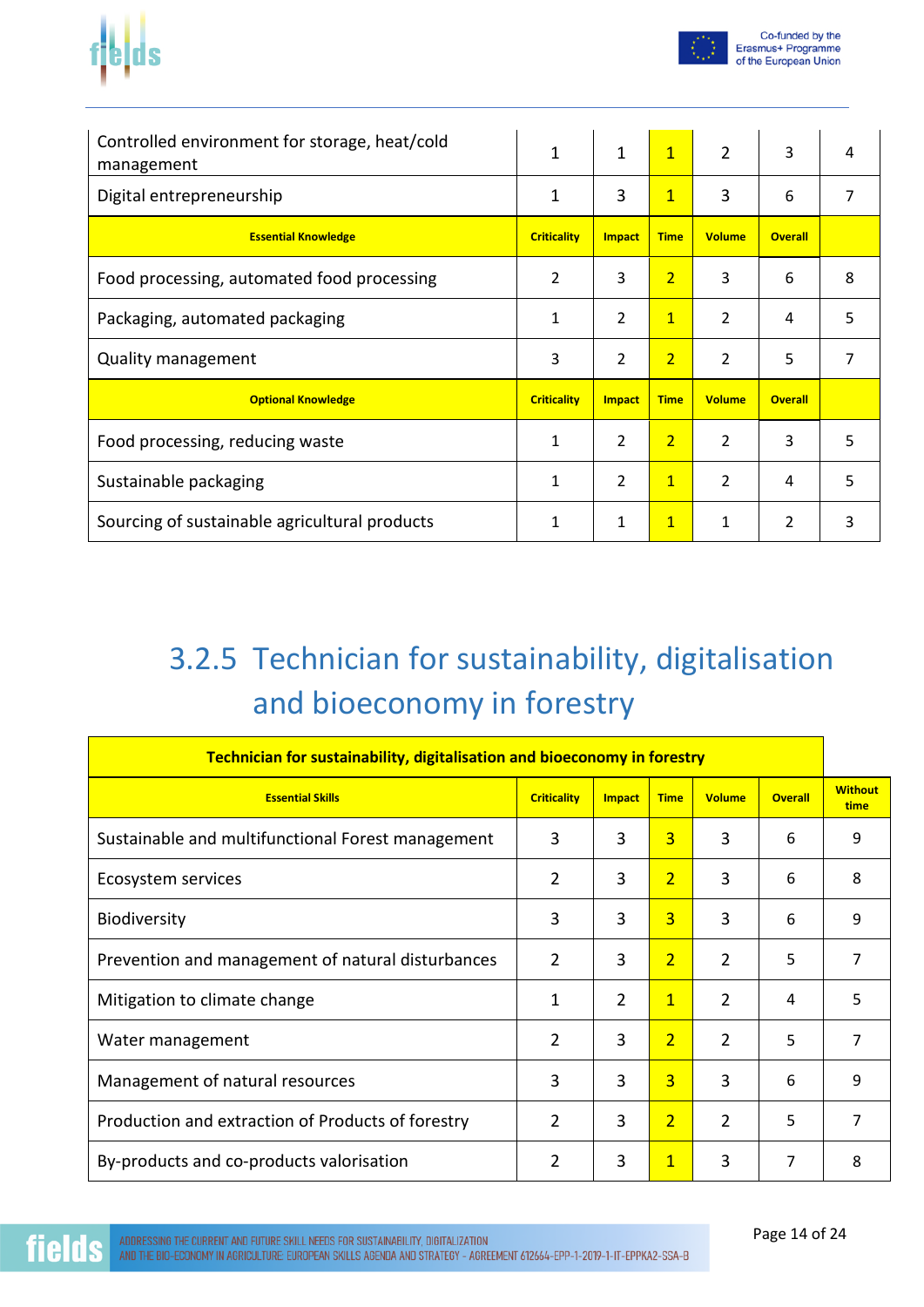



| Soil nutrient health management                                                                                            | 3                  | 3              | $\overline{2}$ | 3              | 7              | 9              |
|----------------------------------------------------------------------------------------------------------------------------|--------------------|----------------|----------------|----------------|----------------|----------------|
| Reforestation, afforestation & restoration of forest<br>ecosystems                                                         | 3                  | 3              | $\overline{2}$ | $\overline{2}$ | 6              | 8              |
| New markets for bio-based<br>products/construction/biomaterials                                                            | $\overline{2}$     | 3              | $\overline{1}$ | $\overline{2}$ | 6              | $\overline{7}$ |
| Protection against fires/fire detention                                                                                    | $\overline{2}$     | 3              | $\overline{2}$ | $\overline{2}$ | 5              | $\overline{7}$ |
| Forest disease control and prevention                                                                                      | $\overline{2}$     | 3              | $\overline{2}$ | $\overline{2}$ | 5              | $\overline{7}$ |
| Forest equipment/machinery and maintenance                                                                                 | 3                  | $\overline{2}$ | $\overline{2}$ | $\overline{2}$ | 5              | $\overline{7}$ |
| <b>Optional Skills</b>                                                                                                     | <b>Criticality</b> | <b>Impact</b>  | <b>Time</b>    | <b>Volume</b>  | <b>Overall</b> |                |
| ICT: participation in peer groups / groups of same job<br>area                                                             | $\overline{2}$     | $\mathbf{1}$   | $\overline{2}$ | 3              | 4              | 6              |
| Implementation of Forest Management Information<br>Systems                                                                 | $\overline{2}$     | 3              | $\overline{3}$ | $\overline{2}$ | 4              | $\overline{7}$ |
| Use of robots/drones                                                                                                       | $\mathbf{1}$       | 1              | $\overline{1}$ | $\mathbf{1}$   | 2              | 3              |
| Wood processing, heat generation & services                                                                                | $\overline{2}$     | $\overline{2}$ | $\overline{2}$ | $\mathbf 1$    | 3              | 5              |
| Practical training with specific machinery                                                                                 | $\overline{2}$     | 1              | $\overline{3}$ | $\overline{2}$ | 2              | 5              |
| <b>Essential Knowledge</b>                                                                                                 | <b>Criticality</b> | <b>Impact</b>  | <b>Time</b>    | <b>Volume</b>  | <b>Overall</b> |                |
| Knowledge of general forestry principles                                                                                   | 3                  | 3              | $\overline{2}$ | $\overline{2}$ | 6              | 8              |
|                                                                                                                            |                    |                |                |                |                |                |
| Knowledge of technical principles for digital forestry;<br>Forestry smart systems and technologies introductory<br>aspects | 3                  | 3              | $\overline{3}$ | 3              | 6              | 9              |
| Basic GIS knowledge, precision forestry knowledge                                                                          | $\overline{2}$     | 3              | $\overline{3}$ | 3              | 5              | 8              |
| Basic forestry legislation (national and EU)                                                                               | 3                  | $\mathbf{1}$   | $\overline{1}$ | 3              | 6              | $\overline{7}$ |
| Process operations                                                                                                         | 3                  | $\overline{2}$ | $\overline{1}$ | $\mathbf{1}$   | 5              | 6              |
| Weather forecast knowledge and/or tools                                                                                    | $\mathbf{1}$       | $\overline{2}$ | $\overline{1}$ | $\mathbf{1}$   | 3              | 4              |
| Wood technology                                                                                                            | $\overline{2}$     | $\mathbf{1}$   | $\overline{2}$ | $\mathbf{1}$   | $\overline{2}$ | 4              |
| Renewable energy                                                                                                           | 2                  | 3              | $\overline{1}$ | $\overline{2}$ | 6              | $\overline{7}$ |
| Sustainable forest management practices and<br>planning                                                                    | 3                  | 3              | $\overline{2}$ | 3              | $\overline{7}$ | 9              |
| Climate change-resilient and stress-tolerant forests                                                                       | 3                  | 3              | $\overline{2}$ | 3              | $\overline{7}$ | 9              |
| Biomass production and transformation                                                                                      | 3                  | 3              | $\overline{1}$ | $\mathbf{1}$   | 6              | $\overline{7}$ |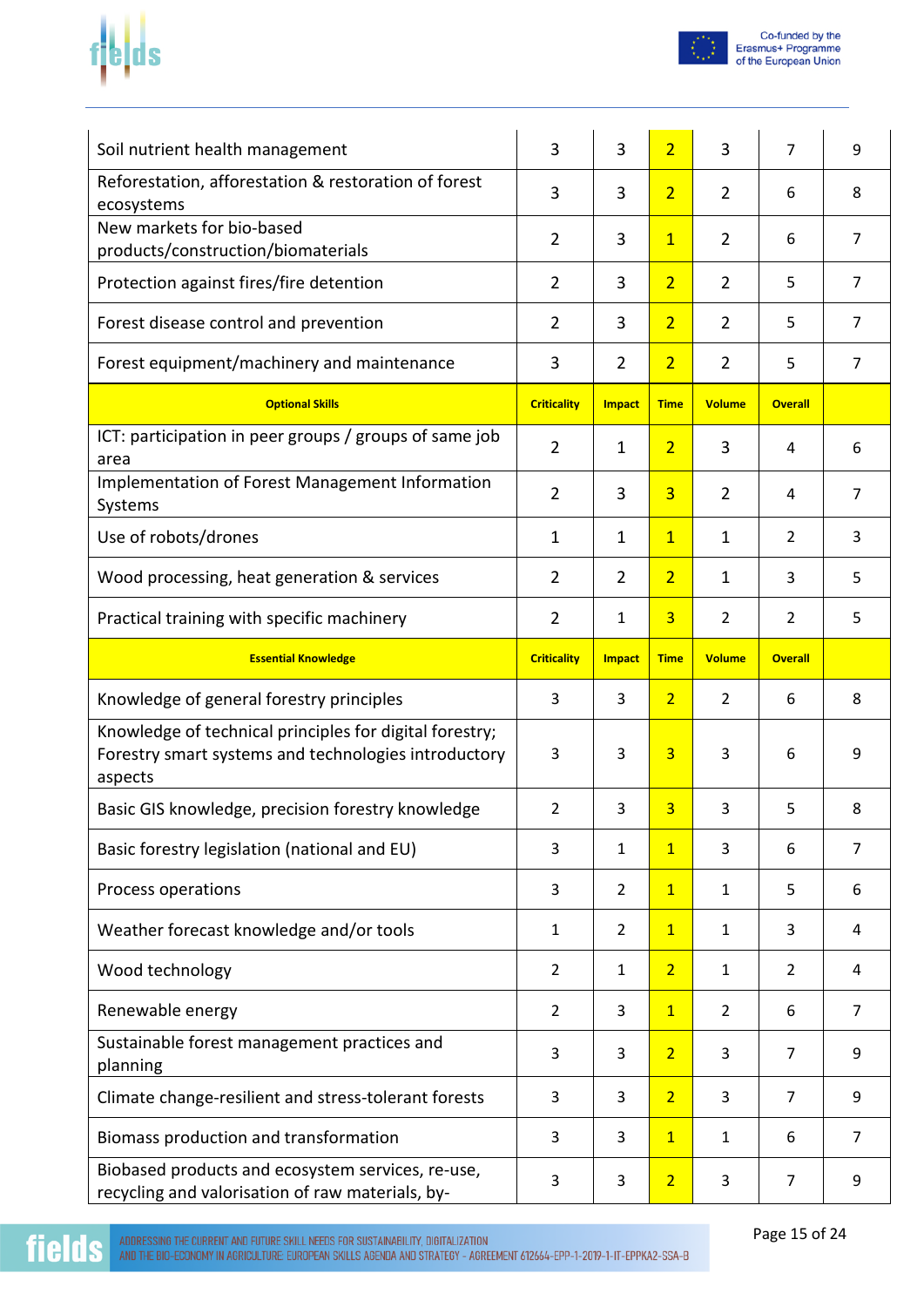



| products and waste, nutrients circulation vs nutrients<br>removal                                                 |                    |                |                |                |                |                |
|-------------------------------------------------------------------------------------------------------------------|--------------------|----------------|----------------|----------------|----------------|----------------|
| Knowledge of Forest Management Information<br>Systems                                                             | 3                  | 2              | $\overline{2}$ | $\overline{2}$ | 5              | $\overline{7}$ |
| <b>Optional Knowledge</b>                                                                                         | <b>Criticality</b> | Impact         | <b>Time</b>    | <b>Volume</b>  | <b>Overall</b> |                |
| European environmental legislation/regulation                                                                     | 1                  | $\overline{2}$ | $\overline{1}$ | 3              | 5              | 6              |
| Environmental policies, regulation, subsidy and<br>support programmes                                             | $\mathbf{1}$       | 2              | $\overline{1}$ | 3              | 5              | 6              |
| LCA aspects                                                                                                       | $\overline{2}$     | 1              | $\mathbf{1}$   | $\mathbf{1}$   | 3              | 4              |
| New technologies in pulp and paper manufacturing                                                                  | $\overline{2}$     | 2              | $\overline{2}$ | 1              | 3              | 5              |
| Knowledge of Circular economy; application to<br>Circular economy and recycling in the pulp and paper<br>industry | $\mathbf{1}$       | $\overline{2}$ | $\overline{1}$ | $\mathbf{1}$   | 3              | 4              |
| Residues and industrial side new technologies in pulp<br>and paper manufacturing                                  | $\mathbf{1}$       | $\overline{2}$ | $\overline{1}$ | $\mathbf{1}$   | 3              | 4              |
| Use data analytics                                                                                                | 3                  | $\overline{2}$ | 3              | $\overline{2}$ | 4              | $\overline{7}$ |
| Knowledge of Decision Support Systems                                                                             | $\overline{2}$     | $\mathbf{1}$   | $\overline{2}$ | $\mathbf{1}$   | 2              | 4              |
| Urban green spaces/forests                                                                                        | 2                  | $\overline{2}$ | $\overline{2}$ | 3              | 5              | 7              |

### 3.2.6 Technician for sustainable Agriculture

| <b>Technician for sustainable Agriculture</b> |                    |               |                |               |                    |                        |
|-----------------------------------------------|--------------------|---------------|----------------|---------------|--------------------|------------------------|
| <b>Essential Skills</b>                       | <b>Criticality</b> | <b>Impact</b> | <b>Time</b>    | <b>Volume</b> | <b>Overal</b><br>1 | <b>Without</b><br>time |
| Soil health management                        | 3                  | 3             | $\overline{2}$ | 3             | 7                  | 9                      |
| Crop rotation and new crop technics           | 3                  | 3             | $\overline{2}$ | 3             | $\overline{7}$     | 9                      |
| Water/groundwater management                  | 3                  | 3             | $\overline{2}$ | 3             | 7                  | 9                      |
| Adaptation and mitigation to climate change   | 3                  | 3             | $\overline{2}$ | 3             | 7                  | 9                      |

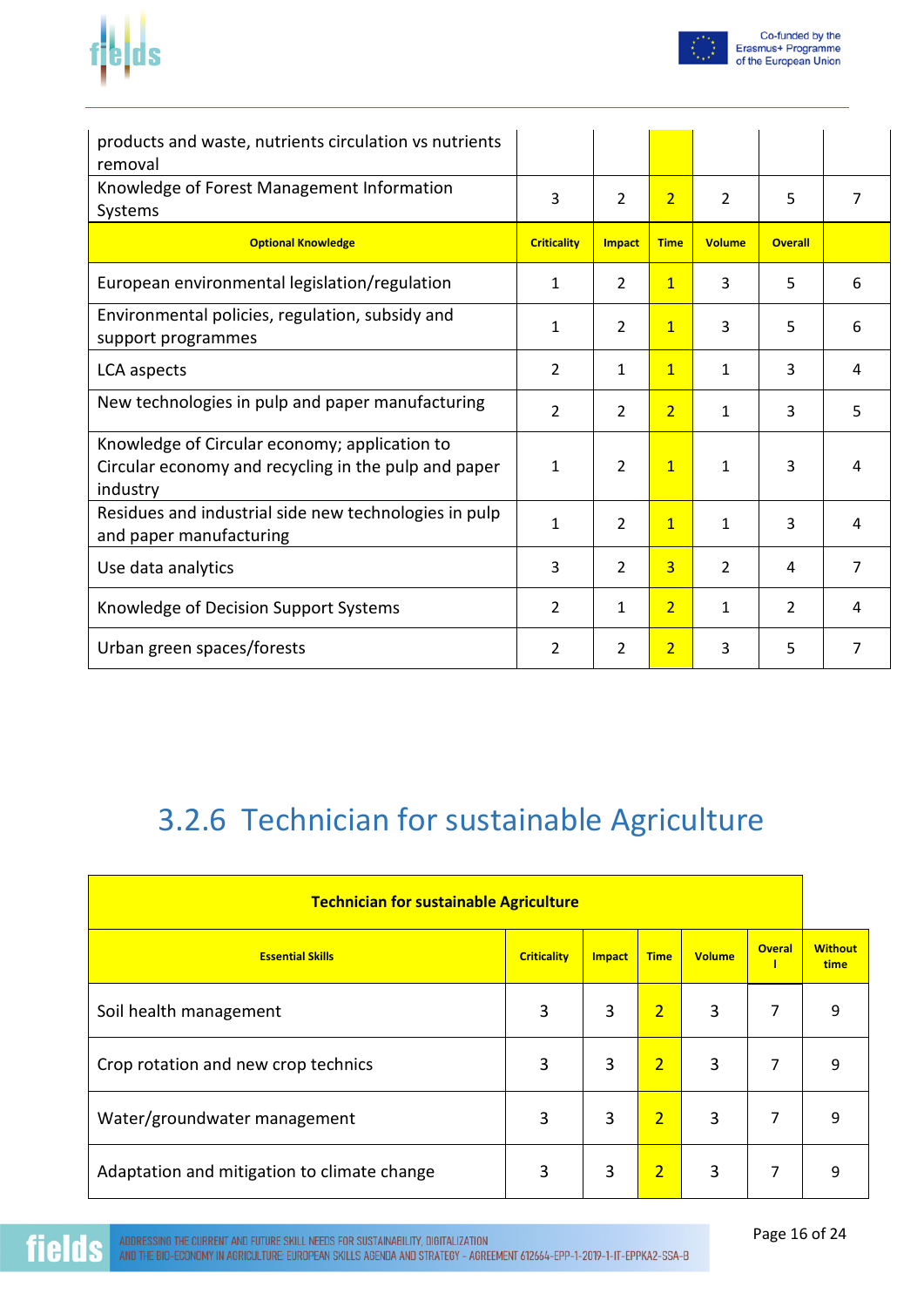



| Efficient use of resources; Waste prevention and<br>valorisation of by-products                                                                     | 3                  | 3              | $\overline{2}$ | 3              | $\overline{7}$                | 9              |
|-----------------------------------------------------------------------------------------------------------------------------------------------------|--------------------|----------------|----------------|----------------|-------------------------------|----------------|
| Agri-environmental practices                                                                                                                        | 3                  | 3              | $\overline{1}$ | 3              | 8                             | 9              |
| Low emission spreading/spraying equipment and<br>practices                                                                                          | $\overline{2}$     | 3              | $\overline{2}$ | 3              | 6                             | 8              |
| Integrated pest and disease management                                                                                                              | 3                  | 3              | $\overline{3}$ | 3              | 6                             | 9              |
| Sustainable feed sources and animal nutrition<br>(sustainable sourcing, reducing emissions)                                                         | 3                  | 3              | $\overline{2}$ | $\overline{2}$ | 6                             | 8              |
| Energy management: energy efficiency and<br>renewable energy                                                                                        | 3                  | 3              | $\overline{2}$ | 3              | $\overline{7}$                | 9              |
| <b>Optional Skills</b>                                                                                                                              | <b>Criticality</b> | <b>Impact</b>  | <b>Time</b>    | <b>Volume</b>  | <b>Overal</b><br>$\mathbf{I}$ |                |
| Minerals and emission accounting                                                                                                                    | 1                  | $\overline{2}$ | $\overline{1}$ | $\overline{2}$ | 4                             | 5              |
| Zero waste management practices                                                                                                                     | $\overline{2}$     | 3              | $\overline{2}$ | 3              | 6                             | 8              |
| Corporate social responsibility                                                                                                                     | 1                  | 3              | $\overline{2}$ | $\overline{2}$ | 4                             | 6              |
| Renewable energy production: generation, storage<br>and use of renewable energies                                                                   | $\overline{2}$     | 3              | $\overline{2}$ | $\overline{2}$ | 5                             | $\overline{7}$ |
| Precision animal health                                                                                                                             | $\mathbf 1$        | 3              | $\mathbf{1}$   | $\overline{2}$ | 5                             | 6              |
| Slurry management and valorisation                                                                                                                  | 2                  | 3              | $\overline{2}$ | 2              | 5                             | $\overline{7}$ |
| Ecommerce and short supply chains                                                                                                                   | 1                  | 3              | $\overline{2}$ | $\overline{2}$ | 4                             | 6              |
| <b>Essential Knowledge</b>                                                                                                                          | <b>Criticality</b> | <b>Impact</b>  | <b>Time</b>    | <b>Volume</b>  | <b>Overal</b><br>$\mathbf{I}$ |                |
| Good agricultural practices: crop diversification,<br>conservation farming, agroforestry, biodiversity,<br>crop protection, grassland management    | 3                  | $\overline{2}$ | $\overline{3}$ | $\overline{2}$ | 4                             | 7              |
| Circular economy: Traceability and LCA aspects                                                                                                      | 1                  | $\overline{2}$ | $\overline{2}$ | $\overline{2}$ | 3                             | 5              |
| Environmental management aspects; GHGs'<br>emission reduction, climate change                                                                       |                    | $\overline{2}$ | $\overline{2}$ | $\overline{2}$ | 4                             | 6              |
| Legislation regarding the issue of water, protected<br>areas, sustainable land use measures and regulatory<br>framework and environmental licensing | $\overline{2}$     | $\overline{2}$ | $\overline{2}$ | $\overline{2}$ | 4                             | 6              |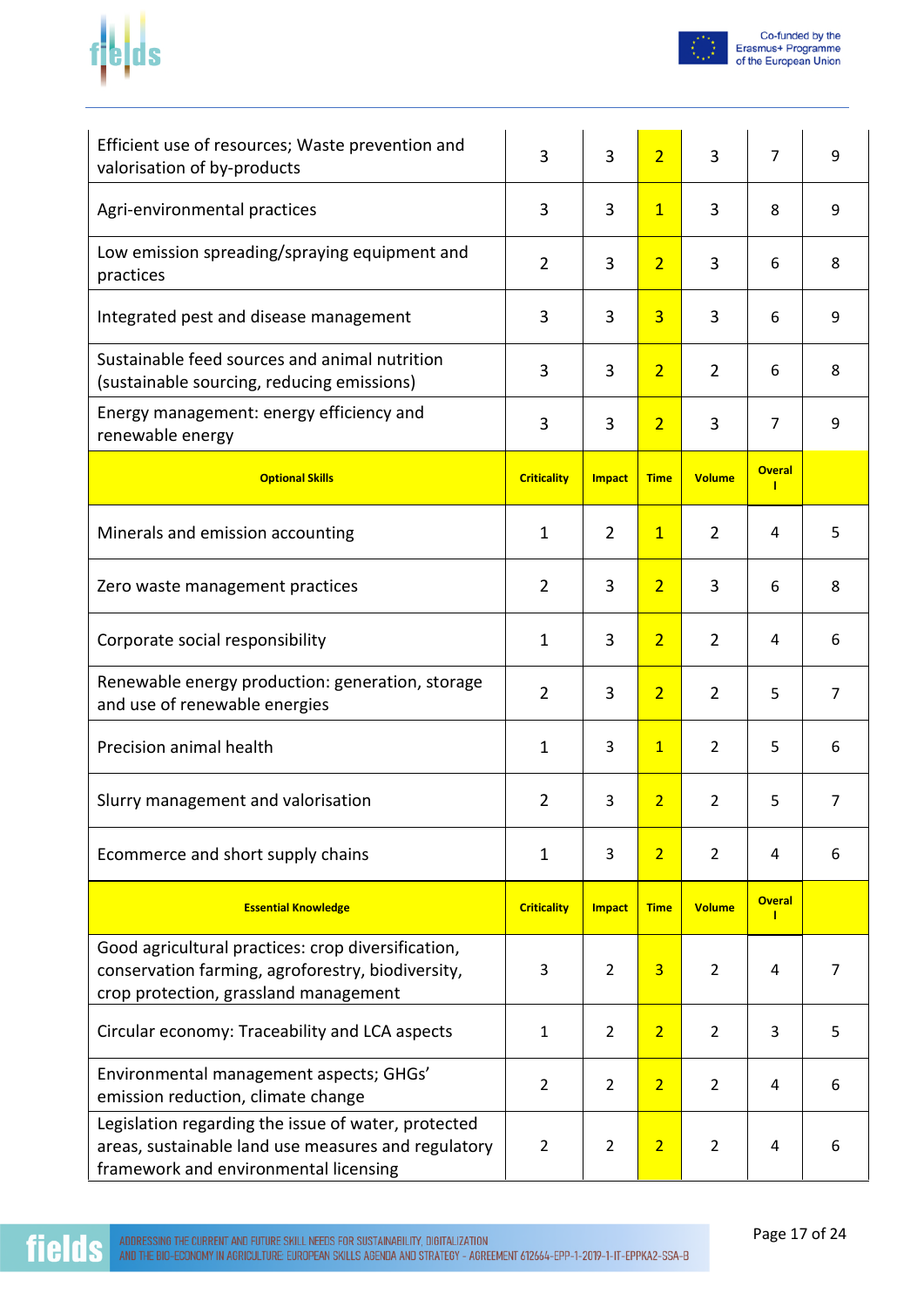



| Smart farming introductory aspects          | $\overline{2}$     | 3              | $\overline{1}$ | $\overline{3}$ | $\overline{7}$      | 8              |
|---------------------------------------------|--------------------|----------------|----------------|----------------|---------------------|----------------|
| Soil nutrients and fertility                | $\overline{2}$     | 3              | 2 <sup>1</sup> | $\overline{2}$ | 5                   | $\overline{7}$ |
| Work/Life Balance                           |                    | 1              | $\mathbf{1}$   | $\overline{2}$ | 4                   | 5              |
| <b>Optional Knowledge</b>                   | <b>Criticality</b> | <b>Impact</b>  | <b>Time</b>    | <b>Volume</b>  | <b>Overal</b><br>-1 |                |
| Indoor vertical farming (horticulture)      | 1                  | 3              | $\mathbf{1}$   | $\overline{2}$ | 5                   | 6              |
| Animal welfare, well-being and health       | $\overline{2}$     | 3              | $\overline{2}$ | 3              | 6                   | 8              |
| New grasslands such as mixed species swards | $\overline{2}$     | $\overline{2}$ | $\overline{1}$ | $\overline{2}$ | 5                   | 6              |
| Weather forecast knowledge and/or tools     | $\overline{2}$     | 3              | $\overline{2}$ | $\overline{2}$ | 5                   | 7              |
| Generational renewal                        | $\mathbf{1}$       | $\overline{2}$ | $\mathbf{1}$   | 1              | 3                   | 4              |

## 3.2.7 Technician for sustainable food-industry

| <b>Technician for Sustainable Food Industry</b>                                                                                                                                                 |                    |                |                |                |                |                        |
|-------------------------------------------------------------------------------------------------------------------------------------------------------------------------------------------------|--------------------|----------------|----------------|----------------|----------------|------------------------|
| <b>Essential Skills</b>                                                                                                                                                                         | <b>Criticality</b> | <b>Impact</b>  | <b>Time</b>    | <b>Volume</b>  | <b>Overall</b> | <b>Without</b><br>time |
| <b>Efficient use of resources: Water treatment and</b><br>reuse, Waste prevention and valorisation of by-<br>products; Energy efficiency (Generation, Storage<br>and use of renewable Energies) | $\overline{2}$     | 3              | $\overline{2}$ | 3              | 6              | 8                      |
| Sustainable Packaging: sourcing and efficient use<br>of materials, reusability/recyclability, eco-design,<br>life cycle                                                                         | 1                  | 3              | $\mathbf{1}$   | 3              | 6              |                        |
| Manufacturing technologies: energetic<br>optimisation of production plants -<br>optimisation of manufacturing processes; industry<br>4.0; lean manufacturing; Preventive maintenance            | 3                  | $\mathfrak{p}$ | $\overline{3}$ | 2              | 4              |                        |
| Sustainable origin of raw material (Sustainable<br>sourcing / efficient use of resources)                                                                                                       | $\overline{2}$     | 3              | $\mathbf{1}$   | $\mathfrak{p}$ | 6              |                        |
| <b>Optional Skills</b>                                                                                                                                                                          | <b>Criticality</b> | <b>Impact</b>  | <b>Time</b>    | <b>Volume</b>  | <b>Overall</b> |                        |
| LCA digital tools                                                                                                                                                                               | 1                  | 2              | 1              | 3              | 5              | 6                      |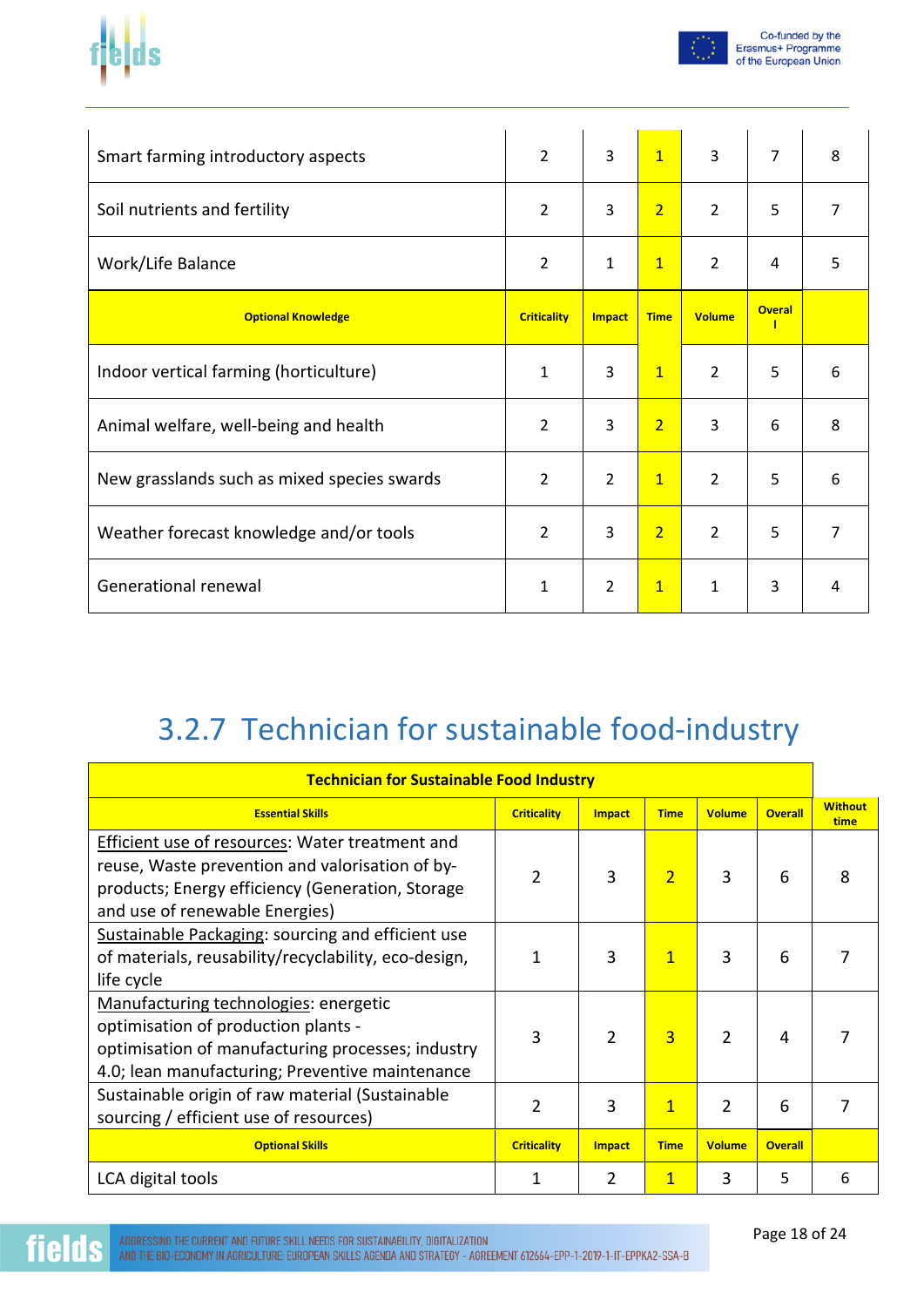



| <b>Environmental Management Systems</b>                                                                                                                                          | $\overline{2}$     | 3              | $\overline{2}$ | $\overline{2}$ | 5              | 7 |
|----------------------------------------------------------------------------------------------------------------------------------------------------------------------------------|--------------------|----------------|----------------|----------------|----------------|---|
| <b>Essential Knowledge</b>                                                                                                                                                       | <b>Criticality</b> | <b>Impact</b>  | <b>Time</b>    | <b>Volume</b>  | <b>Overall</b> |   |
| Sustainability: Climate Change; GHGs;<br>Water management                                                                                                                        | 3                  | 3              | $\overline{2}$ | 3              | 7              | 9 |
| Circular economy: Circular manufacturing /<br>Industry 4.0 aspects;                                                                                                              | 2                  | 3              | $\overline{2}$ | 3              | 6              | 8 |
| Traceability & Food Production; Food waste<br>reduction                                                                                                                          | $\overline{2}$     | 3              | $\overline{2}$ | 3              | 6              | 8 |
| Improved agri-food production (energetic<br>optimisation of production plants -<br>optimisation of manufacturing processes);<br>Logistics; Sustainable metrics (KPIs); Labelling | $\mathcal{P}$      | $\overline{2}$ | $\overline{3}$ | $\mathcal{P}$  | 3              | 6 |
| Consumer Trends / Demands                                                                                                                                                        | $\mathbf{1}$       | 2              | $\overline{1}$ | $\mathcal{L}$  | 4              | 5 |
| General legal framework for industry,<br>environmental licensing                                                                                                                 | 1                  | $\overline{2}$ | $\mathbf{1}$   | $\overline{2}$ | 4              | 5 |
| <b>Optional Knowledge</b>                                                                                                                                                        | <b>Criticality</b> | <b>Impact</b>  | <b>Time</b>    | <b>Volume</b>  | <b>Overall</b> |   |
| <b>Corporate Social Responsibility</b>                                                                                                                                           | 1                  | 2              | $\mathbf{1}$   | $\mathcal{L}$  | 4              | 5 |
| Sustainable Value Chains                                                                                                                                                         | 2                  | 3              | $\overline{1}$ | 3              | 7              | 8 |

#### 4. Final remarks

This ranking exercise will support the structure and organization of the training modules in the next steps of the project. It can also be useful in future tasks of the project.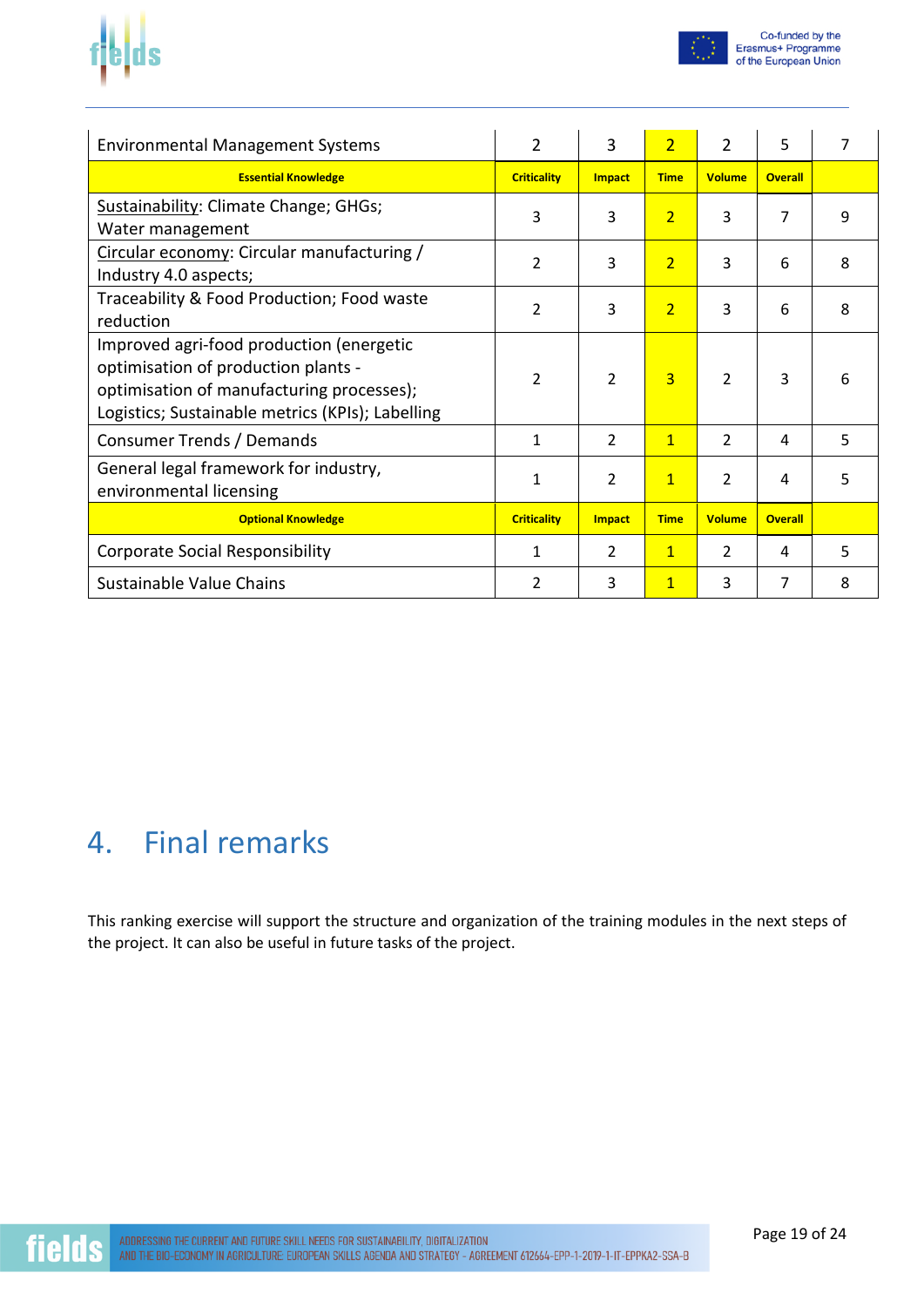

#### ● Annex I. Support information

● Annex I.1. Information obtained from Deliverable 1.8 to measure the criterion **impact** of the skills/knowledge in the sector

#### Table A.2 - Identified trends in agriculture, forestry and the food industry in Europe Source: FIELDS' Deliverable 1.8

|                       | <b>Identified trends in Agriculture, Food industry and Forestry</b>                                                                                                                                                                                                                                                                                                                                                                                                                                                                                                                                                                                                                                                                                                                                              |
|-----------------------|------------------------------------------------------------------------------------------------------------------------------------------------------------------------------------------------------------------------------------------------------------------------------------------------------------------------------------------------------------------------------------------------------------------------------------------------------------------------------------------------------------------------------------------------------------------------------------------------------------------------------------------------------------------------------------------------------------------------------------------------------------------------------------------------------------------|
| <b>Sustainability</b> | Agriculture: Integrated pest management, Integrated nutrient management,<br>Agriculture pollution and GHG emissions, Organic farming and extensive production<br>systems, Animal welfare, Scarcity of natural resources (land, nutrients), Pressure on<br>water resources, Biodiversity and conservation of eco-systems, Food waste and loss,<br>Forestry: Large scale forest disturbances (droughts, heat waves, etc.), Impact of<br>climate change on tree species and biomass characteristics, Biodiversity challenges,<br>Illegal logging, Fragmentation of ownership, Health and safety challenges<br>Food Industry: Technologies to deal with food waste and loss, Circular production,<br>Energy efficiency, Environmental footprint, Smart logistics systems, Clean and "green"<br>label, Consumer diets |
| <b>Bio-economy</b>    | Agriculture: Biomass production and transformation, Renewable energy, Biobased<br>products, Resource-efficient technologies and reduction of losses, Circularity of<br>production, Biodiversity<br>Forestry: Biomass production and transformation, Renewable energy, Biobased<br>products and eco-system services, Increasing demands for wood, Urban green<br>spaces/forests<br>Food Industry: Use of food waste, Circular production, Energy efficiency, Biomass<br>transformation, Bio-based products, Bio-based packaging, New proteins                                                                                                                                                                                                                                                                     |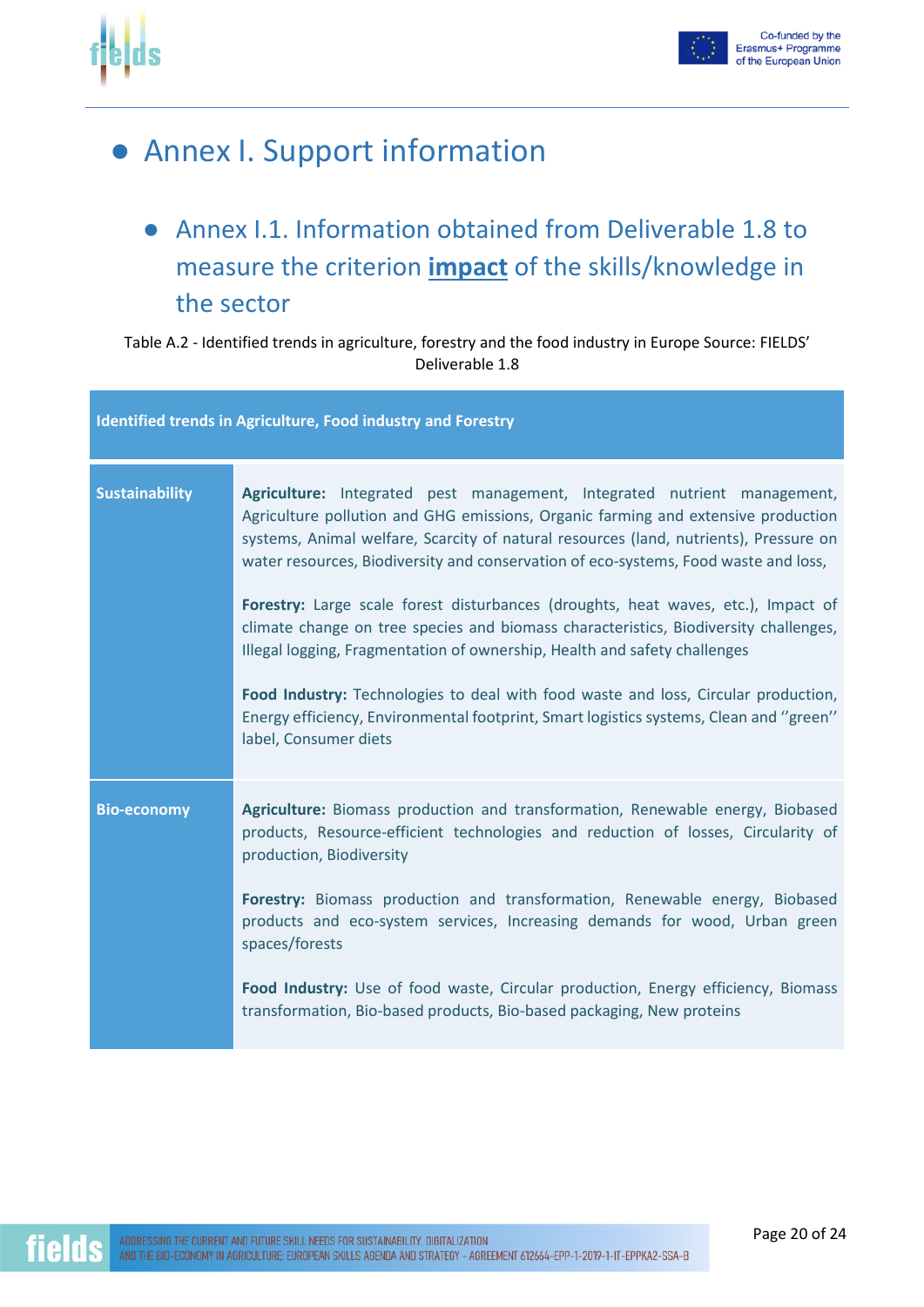



| <b>Digitalisation</b>  | Agriculture: On-farm applications (combined technologies), Integrated FMIS, Big Data<br>analysis and Agriculture 4.0, Traceability of produce, Supply Chain information<br>systems, New customer relationships<br>Forestry: In-forest applications (combined technologies), Mechanised harvesting,<br>Timber transport and traceability, Forestry management information systems<br>Food Industry: Food processing control, Food supply-chain monitoring, Factory design<br>and industry 4.0, Robotics, Digital twins and augmented reality, 3D Printing/additive<br>manufacturing, New technologies in processing and packaging, |
|------------------------|-----------------------------------------------------------------------------------------------------------------------------------------------------------------------------------------------------------------------------------------------------------------------------------------------------------------------------------------------------------------------------------------------------------------------------------------------------------------------------------------------------------------------------------------------------------------------------------------------------------------------------------|
| <b>Business Models</b> | Agriculture: Changes in farm structure, Multi-functional farms, Urban farming and<br>Indoor cultivation systems, Health and food consciousness of consumers, Traceability,<br>Short food supply chains and Local/regional products,<br>Forestry: Economic importance of forests, Urban green spaces, Fragmented<br>ownerships, Lack of forest entrepreneurships, Weak infrastructure and technology<br>Food industry: Complex consumer demands and new diets, Interaction with<br>consumers, New logistics and e-commerce, Short food supply chains, Novel foods, New<br>packaging                                                |

#### Annex I.2. Information obtained from Task 1.3 to measure the criterion **volume** of the skills/knowledge in the sector

The first column of the table below indicates the number of times each skill was included in the top 10 rankings during the focus groups of FIELDS' task 1.3. It was considered, for the present task, that a greater number of references to a particular competence would correspond to a greater interest in having training in that competence.

#### **Table A3 – Number of times that skills related with sustainability were referred in the focus group of task**

**1.3** 

|    | <b>Sustainability Skills</b>                      |  |  |  |  |
|----|---------------------------------------------------|--|--|--|--|
| 29 | Mitigation and adaptation to climate change incl. |  |  |  |  |
| 24 | By-products and co-products valorisation          |  |  |  |  |
| 20 | <b>Good Agricultural Practices</b>                |  |  |  |  |
| 18 | Efficient use of resources and logistics          |  |  |  |  |
| 18 | Soil Nutrient and Health Management               |  |  |  |  |
| 17 | Water management                                  |  |  |  |  |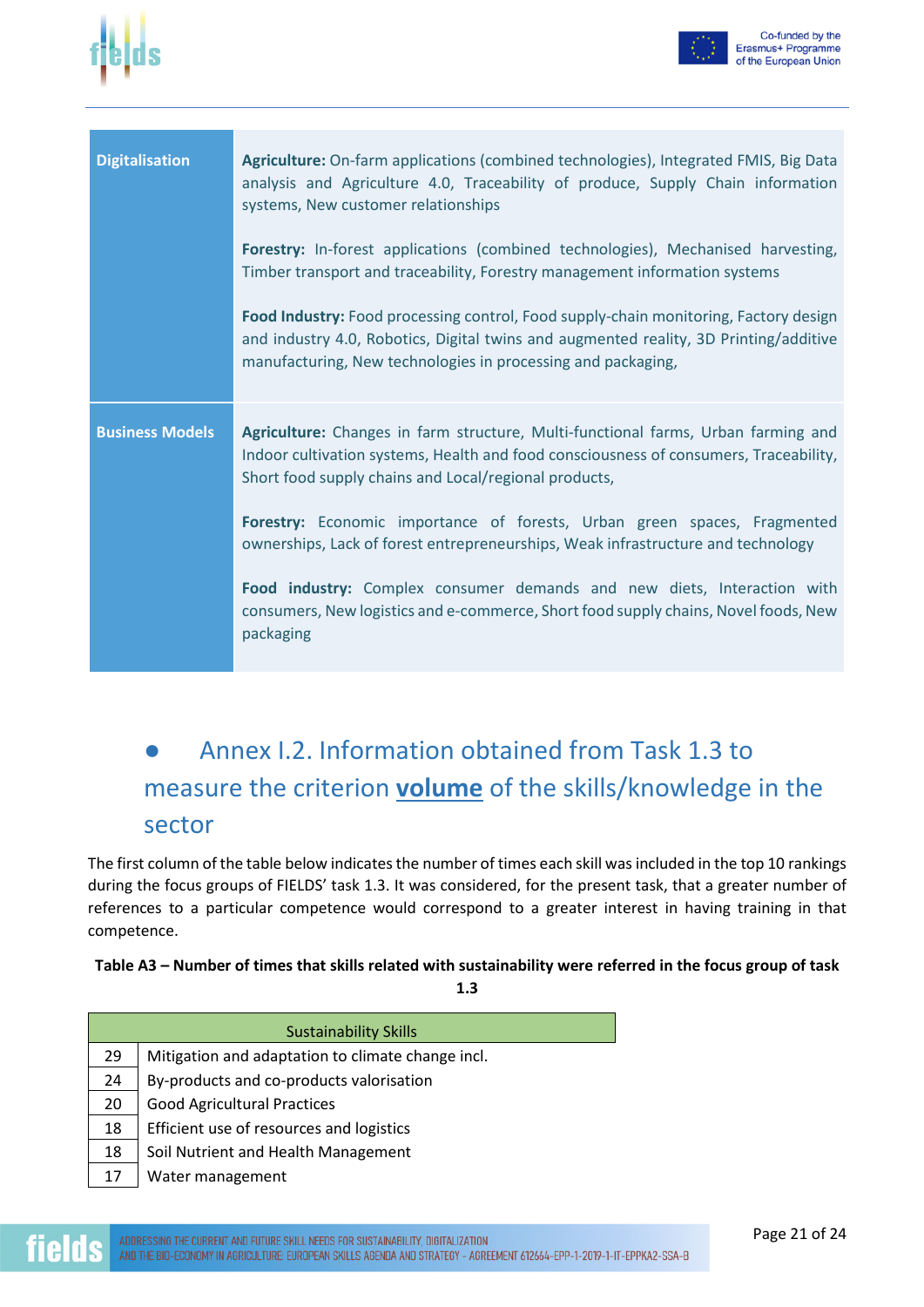



|              | National, EU and international environmental policies, regulation, subsidy and support        |  |  |  |  |  |
|--------------|-----------------------------------------------------------------------------------------------|--|--|--|--|--|
| 13           | programmes                                                                                    |  |  |  |  |  |
| 11           | Active management of natural resources                                                        |  |  |  |  |  |
| 10           | Generation, storage and use of renewable energies                                             |  |  |  |  |  |
| 9            | Corporate social responsibility associated with sustainability reporting/press releases       |  |  |  |  |  |
| 8            | Biodiversity                                                                                  |  |  |  |  |  |
| 8            | Multifunctional forests and ecosystem-services                                                |  |  |  |  |  |
| 6            | Improved agrifood system productivity                                                         |  |  |  |  |  |
| 6            | Sustainable metrics and certification                                                         |  |  |  |  |  |
| 5            | Integrated pest management                                                                    |  |  |  |  |  |
| 4            | Environmental Management Systems (EMS)                                                        |  |  |  |  |  |
| 3            | Identification of renewable energy systems suitable for the farm / business enterprise        |  |  |  |  |  |
|              | Impact of timber harvesting and other forest management practices in wildlife populations and |  |  |  |  |  |
| 2            | habitats                                                                                      |  |  |  |  |  |
| $\mathbf{1}$ | Identification of energy consumption and demand on the farm / business enterprise             |  |  |  |  |  |
| $\mathbf{1}$ | Analysis of contaminants                                                                      |  |  |  |  |  |
|              | Identification of raw materials and waste for energy production in the farm/business          |  |  |  |  |  |
| 0            | enterprise                                                                                    |  |  |  |  |  |
| 0            | National and EU Energy Market                                                                 |  |  |  |  |  |
| $\mathbf{0}$ | Protective role of forests and their management in mountainous areas                          |  |  |  |  |  |
| 0            | Organic production requirements                                                               |  |  |  |  |  |
| 0            | Sustainable packaging                                                                         |  |  |  |  |  |
| 213          | <b>TOTAL</b>                                                                                  |  |  |  |  |  |

#### **Table A.4 – Number of times that skills related with digitalization were referred in the focus group of task**

**1.3** 

|    | <b>Digitalisation Skills</b>                                |
|----|-------------------------------------------------------------|
|    |                                                             |
| 33 | Everyday usage of digital technology to communicate         |
| 18 | Data handling and analysis                                  |
| 13 | Farm Management Information Systems (FMIS)                  |
| 9  | E-commerce and e-marketing                                  |
| 7  | Field operations management systems                         |
| 6  | Digital information and services                            |
| 6  | Robot and drone technology                                  |
| 5  | Data protection                                             |
| 5  | Smart connected devices                                     |
| 5  | Decision support systems (DSS)                              |
| 5  | Digital irrigation control systems                          |
| 3  | Digital entrepreneurship                                    |
| 3  | Warehouse management systems                                |
| 3  | Digital food traceability systems                           |
| 3  | Digital pest control systems                                |
| 2  | Precision animal health and productivity management systems |
| 2  | Robot and drone technology in agriculture                   |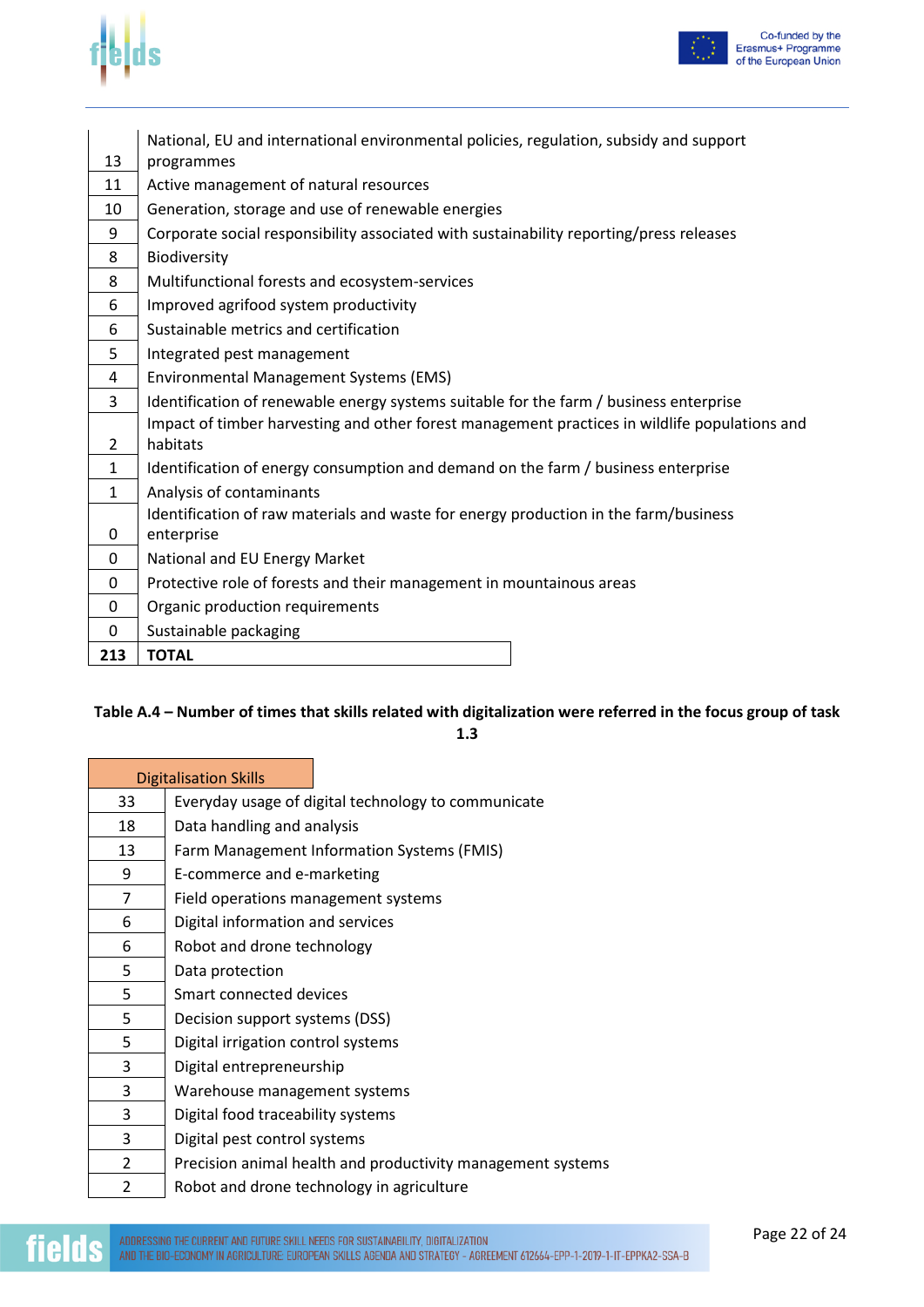



| 1   | Cloud technology                           |  |  |  |  |
|-----|--------------------------------------------|--|--|--|--|
| 1   | Weather data management systems/software   |  |  |  |  |
|     | Climate control systems                    |  |  |  |  |
|     | Digital supplier management systems        |  |  |  |  |
| n   | Digital product quality management systems |  |  |  |  |
|     | Digital reversed logistics systems         |  |  |  |  |
|     | Digital soil nutrient control systems      |  |  |  |  |
| 131 | ΤΟΤΑL                                      |  |  |  |  |

#### **Table A.5 – Number of times that skills related with bioeconomy were referred in the focus group of task 1.3 in relation to agriculture**

|                | Bioeconomy - Agriculture                                       |
|----------------|----------------------------------------------------------------|
| 12             | Planning and coordinating production                           |
| 12             | Conventional versus /and Organic farming                       |
| 10             | New industrial crops and bioproducts for the bioeconomy        |
| 9              | Performing farming operations                                  |
| 8              | Calculating, handling and managing risk                        |
| 8              | Livestock efficiency/ management/ biosecurity                  |
| $\overline{7}$ | Crop diversification and rotation                              |
| 6              | Product traceability                                           |
| 4              | Logistics and storage                                          |
| 4              | Urban, peri urban and rural area agriculture                   |
| 4              | Agricultural biodiversity                                      |
| 3              | <b>Controlled Environment Agriculture</b>                      |
| 3              | <b>Genetically Modified Crops</b>                              |
| 3              | Plant and animal breeding for resilience and robustness        |
| $\overline{2}$ | Equipment maintenance                                          |
| $\overline{2}$ | Health and safety management and operations                    |
| $\overline{2}$ | Plant new breeding techniques                                  |
| $\overline{2}$ | Animal care and animal welfare during transport and production |
| $\overline{2}$ | Integrated pest/disease management                             |
| 1              | Biofertilizers, compost, bio digestates                        |
| $\mathbf{1}$   | Crop protection                                                |
| 105            | <b>TOTAL</b>                                                   |

#### **Table A.6 – Number of times that skills related with bioeconomy were referred in the focus group of task 1.3 in relation to food industry**

|    | Bioeconomy - Food-Industry                                   |
|----|--------------------------------------------------------------|
| 12 | Quality management, quality assurance and quality control    |
|    | Ethics for food                                              |
| 4  | Food safety management, food hygiene and food safety control |